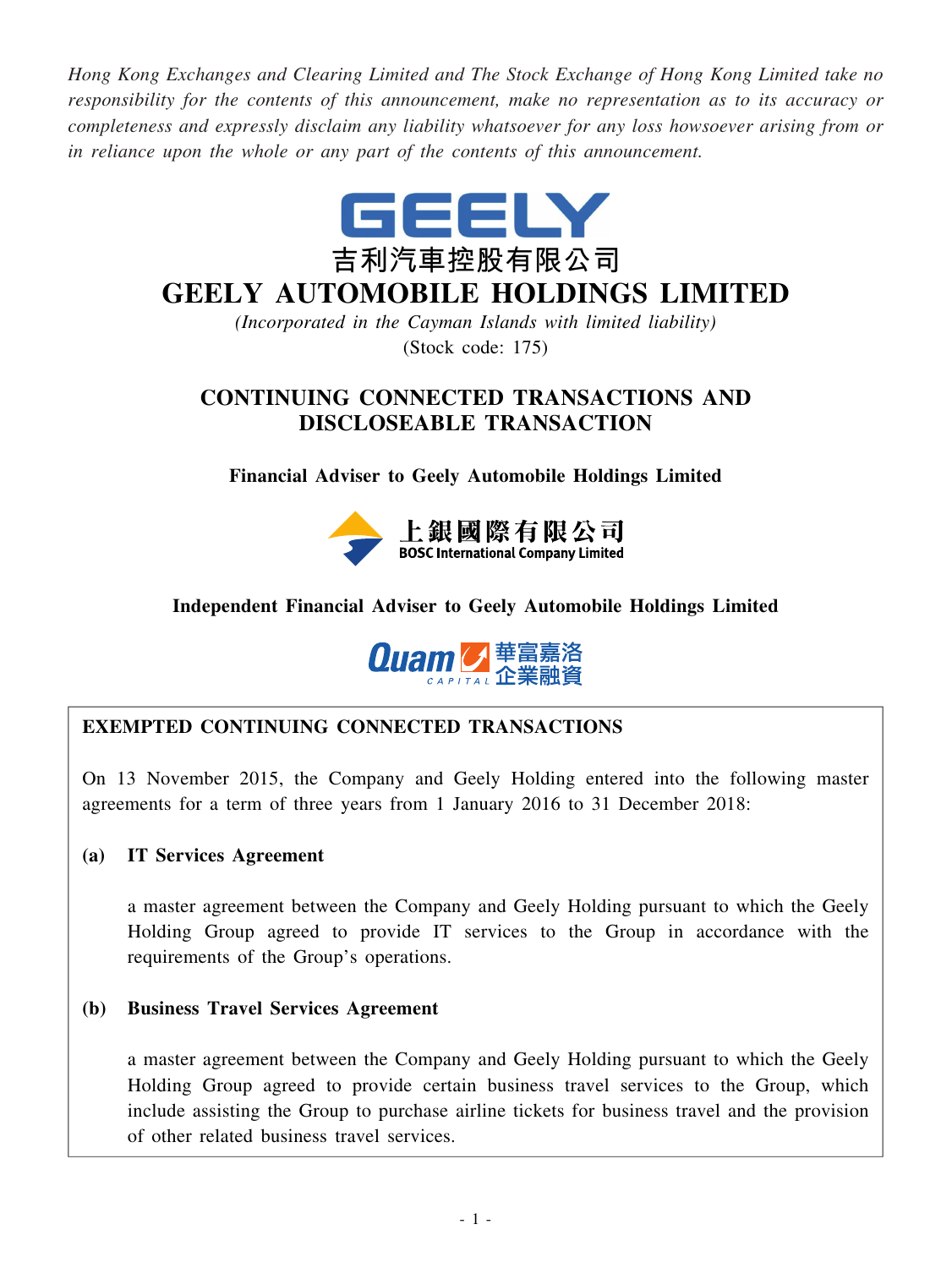Reference is made to the Company's announcement dated 12 December 2014 in relation to the Existing CBU Agreement. Based on the reasons mentioned in this announcement below, the Directors expect that the maximum transaction amounts under the Existing CBU Agreement for the two years ending 31 December 2016 and 2017 will exceed the original annual caps announced on 12 December 2014. On 13 November 2015, the Company and Geely Holding entered into the following supplemental master agreement for a term of two years from 1 January 2016 to 31 December 2017:

# **(c) Supplemental CBU Agreement**

a supplemental master agreement between the Company and Geely Holding pursuant to which the original annual caps announced on 12 December 2014 under the Existing CBU Agreement for the two years ending 31 December 2016 and 2017 are to be revised upwards.

# **NON-EXEMPTED CONTINUING CONNECTED TRANSACTIONS**

Reference is made to the Company's announcement dated 27 November 2009 and the Company's circular dated 14 December 2009 in relation to the Services Agreement and the Company's announcement dated 16 November 2012 and the Company's circular dated 6 December 2012 in relation to the Existing Loan Guarantee Agreement.

On 27 November 2009, the Company entered into the following master agreement for a term of ten years from 1 January 2010 to 31 December 2020:

## **(d) Services Agreement**

a master agreement between the Company and Geely Holding pursuant to which (i) the Group agreed to sell the CKDs and Sedan Tool Kits to the Geely Holding Group; and (ii) the Geely Holding Group agreed to sell CBUs, automobile parts and components; and provide process manufacturing services to the Group.

Pursuant to the requirements of the Listing Rules, the Company will seek approval from the Independent Shareholders at the EGM on the annual caps in respect of the Services Agreement for the three years ending 31 December 2018.

On 13 November 2015, the Company entered into the following master agreement for a term of three years from 1 January 2016 to 31 December 2018:

## **(e) Electric Vehicle Agreement**

a master agreement between the Company and Geely Holding pursuant to which the Group agreed to sell CBUs (Electric Vehicles) to the Geely Holding Group.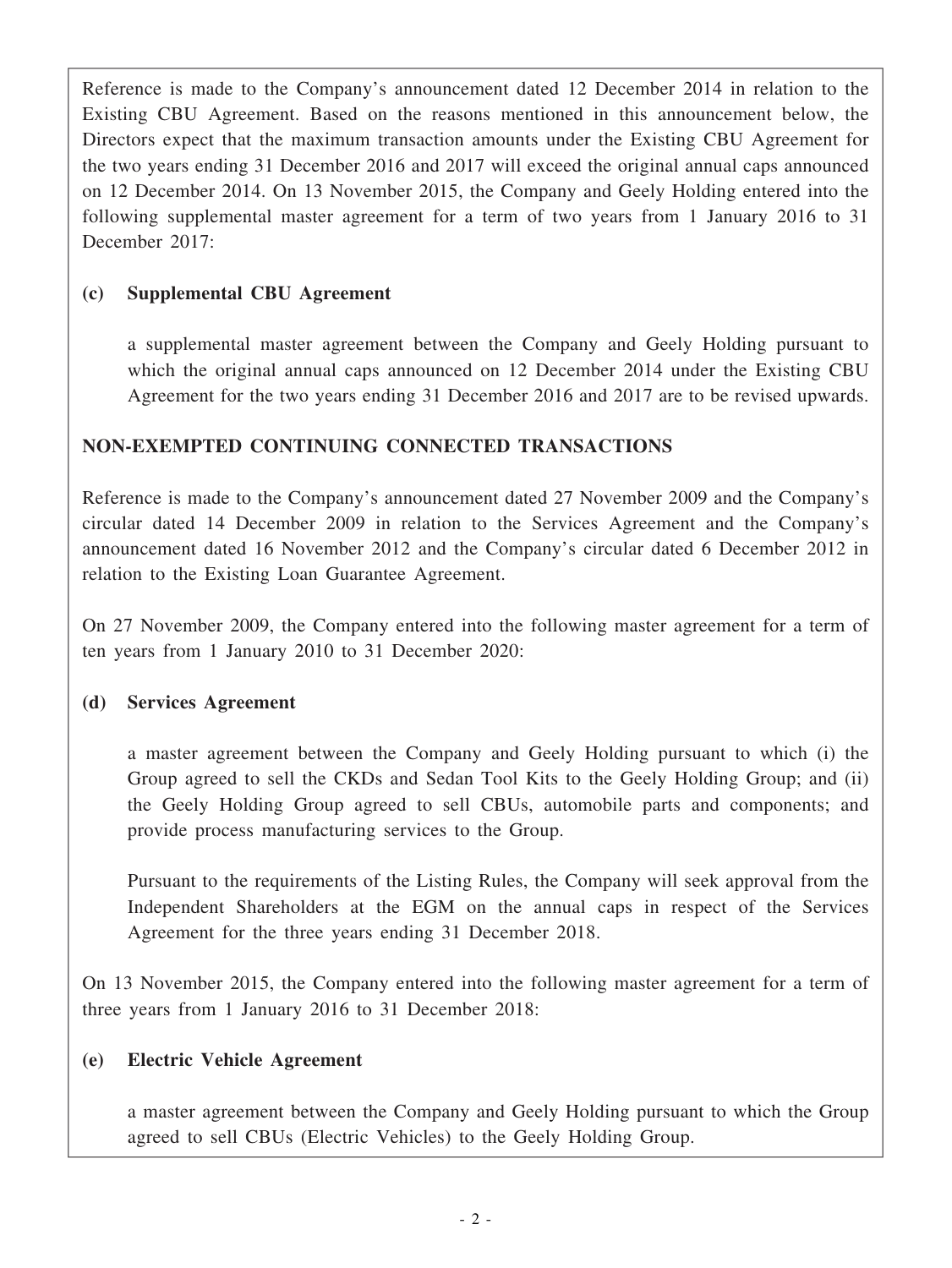On 13 November 2015, the Company entered into the following master agreement for a term of three years from 1 January 2016 to 31 December 2018 to renew the Existing Loan Guarantee Agreement, which will expire on 31 December 2015:

# **(f) Loan Guarantee Agreement**

a master agreement between the Company and Geely Holding pursuant to which the Group agreed to provide guarantees on loans obtained or to be obtained by the Geely Holding Group.

# **LISTING RULES IMPLICATIONS**

Geely Holding is a connected person of the Company for the purpose of the Listing Rules by virtue of the fact that Geely Holding is an associate of Mr. Li, who is an executive Director and a substantial Shareholder holding approximately 42.88% interest in the issued share capital of the Company as at the date of this announcement.

Accordingly, each of the IT Services Agreement, the Business Travel Services Agreement, the Supplemental CBU Agreement, the Services Agreement, the Electric Vehicle Agreement and the Loan Guarantee Agreement constitutes continuing connected transactions for the Company pursuant to Rule 14A.31 of the Listing Rules.

As the applicable percentage ratios of the proposed annual caps for the three years ending 31 December 2018 for the transactions contemplated under the IT Services Agreement, the Business Travel Services Agreement and the Supplemental CBU Agreement (together, the "**Exempted Continuing Connected Transactions**") are less than 5% on an annual basis, the Exempted Continuing Connected Transactions are subject to the reporting, annual review, announcement requirements, but are exempt from Independent Shareholders' approval requirements under Chapter 14A of the Listing Rules.

As the applicable percentage ratios of the proposed annual caps for the three years ending 31 December 2018 for the transactions contemplated under each of the Services Agreement, the Electric Vehicle Agreement and the Loan Guarantee Agreement (together, the "**Non-exempted Continuing Connected Transactions**") are expected to be higher than 5% on an annual basis, the Non-exempted Continuing Connected Transactions are subject to the reporting, annual review, announcement and Independent Shareholders' approval requirements under Chapter 14A of the Listing Rules. As certain applicable percentage ratios of the proposed annual caps for the three years ending 31 December 2018 for the transactions contemplated under the Loan Guarantee Agreement exceed 5% but less than 25% on an annual basis, the transaction under the Loan Guarantee Agreement also constitutes a discloseable transaction of the Company under Chapter 14 of the Listing Rules.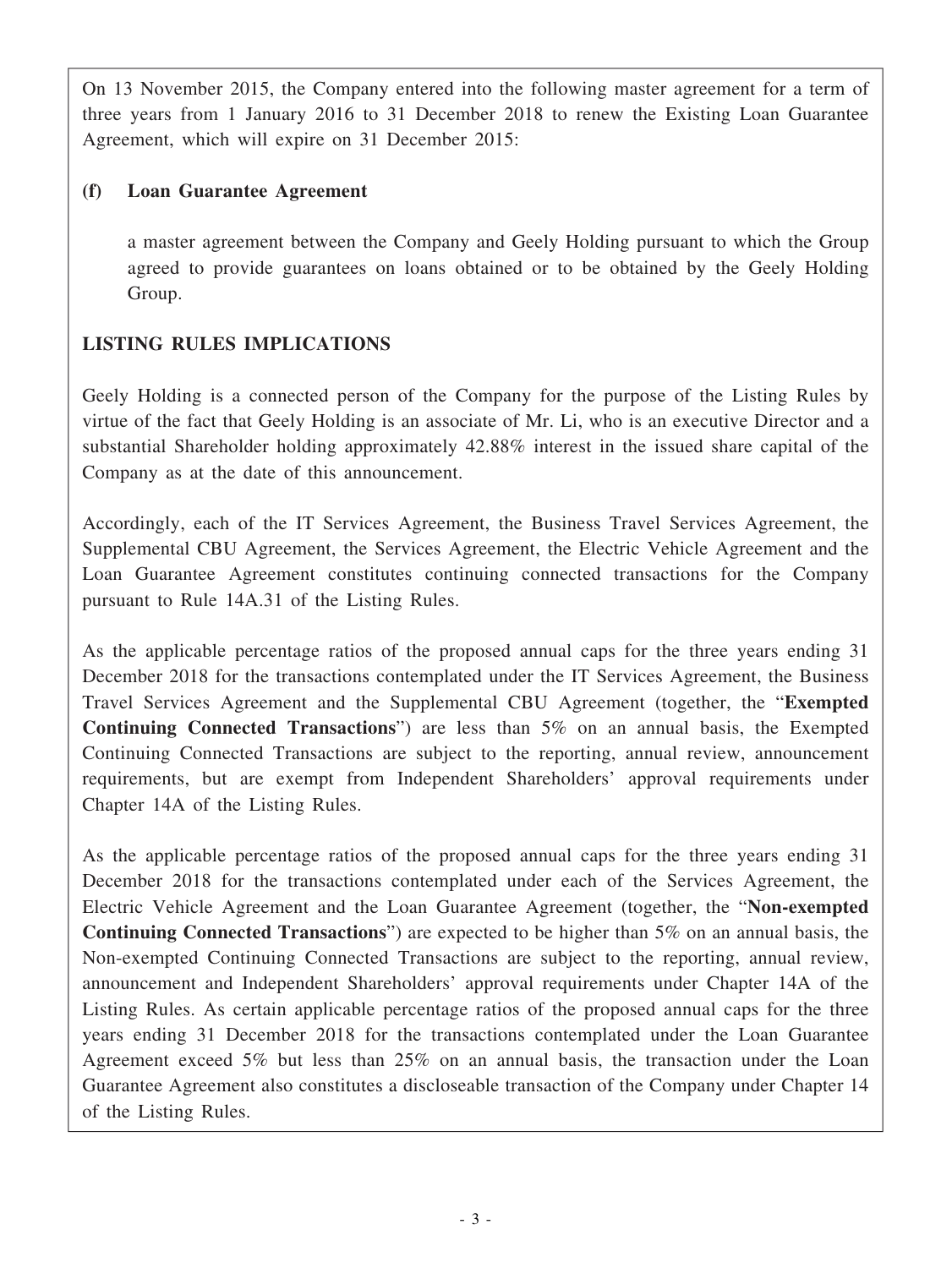Mr. Li, Mr. Yang Jian and Mr. An Cong Hui, each an executive Director, are considered to have material interests in the Exempted Continuing Connected Transactions and the Non-exempted Continuing Connected Transactions by virtue of their interests and/or directorship in Geely Holding. As a result, Mr. Li, Mr. Yang Jian and Mr. An Cong Hui have abstained from voting on the Board resolutions for approving the transactions contemplated under the IT Services Agreement, the Business Travel Services Agreement, the Supplemental CBU Agreement, the Services Agreement, the Electric Vehicle Agreement and the Loan Guarantee Agreement and the adoption of the relevant annual caps.

Mr. Li and his associates together holding 3,774,299,000 Shares (representing approximately 42.88% of the issued share capital of the Company), Mr. Yang Jian and his associates together holding 14,475,000 Shares (representing approximately 0.16% of the issued share capital of the Company) and Mr. An Cong Hui and his associates together holding 15,380,000 Shares (representing approximately 0.17% of the issued share capital of the Company) as at the date of this announcement, will all abstain from voting on the resolutions to be proposed at the EGM to approve the Non-exempted Continuing Connected Transactions (including the relevant annual caps).

An Independent Board Committee has been established to advise the Independent Shareholders on whether or not the Non-exempted Continuing Connected Transactions (and the relevant annual caps) are fair and reasonable and in the interests of the Company and the Independent Shareholders. Quam Capital Limited has been appointed as the independent financial adviser to advise the Independent Board Committee and the Independent Shareholders on the terms and conditions of the Non-exempted Continuing Connected Transactions (and the relevant annual caps).

A circular containing, *inter alia*, (a) further information about the Non-exempted Continuing Connected Transactions; (b) the letter of advice from Quam Capital Limited to the Independent Board Committee and the Independent Shareholders; (c) the recommendation from the Independent Board Committee; and (d) a notice of the EGM will be despatched to the Shareholders on or about 4 December 2015.

# **EXEMPTED CONTINUING CONNECTED TRANSACTIONS**

## **(I) IT Services Agreement**

The Company and Geely Holding entered into the IT Services Agreement on 13 November 2015. The information below sets out the key terms of the IT Services Agreement:

Date: 13 November 2015

Parties: The Company; and Geely Holding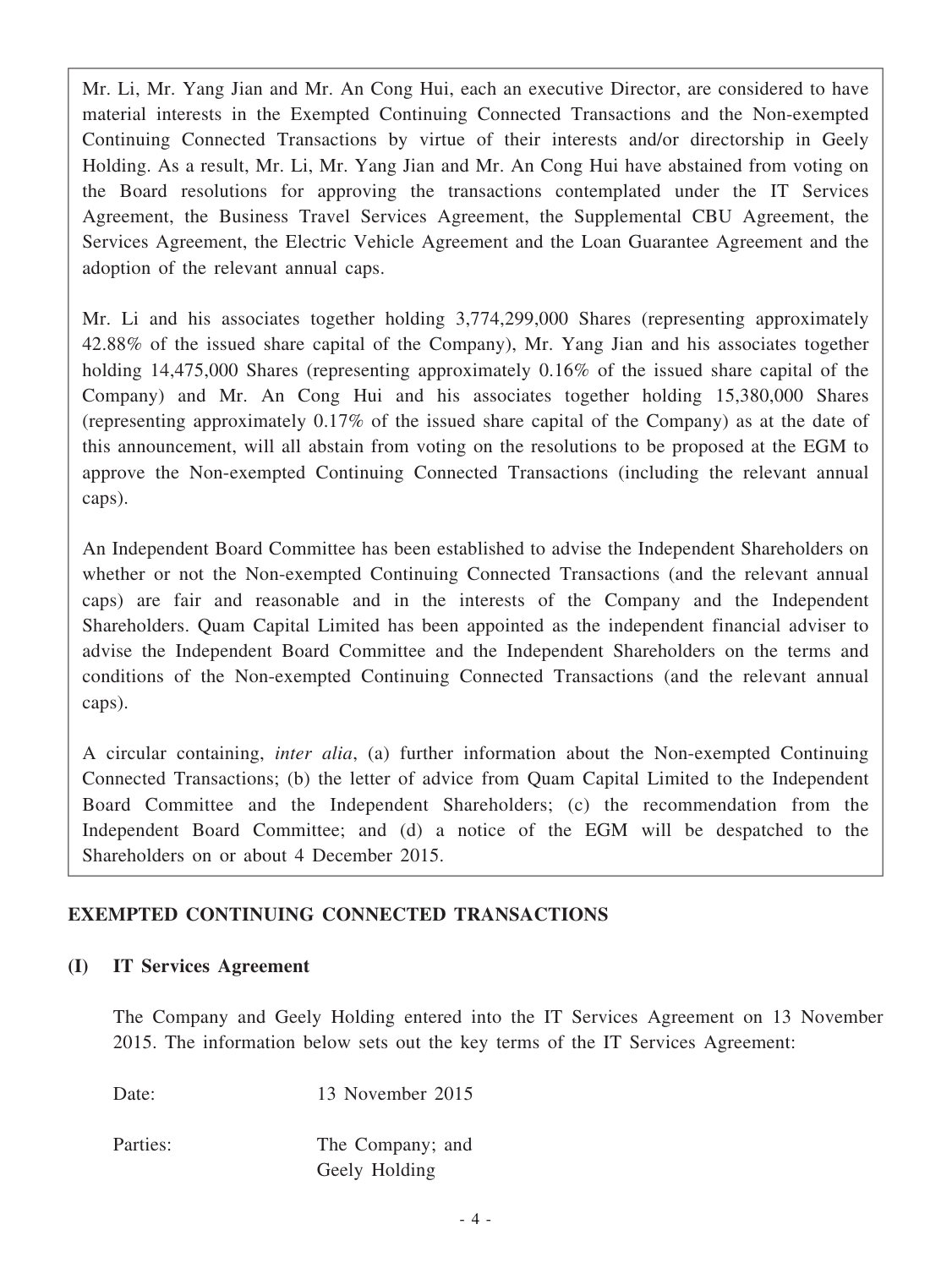Geely Holding is a connected person of the Company for the purpose of the Listing Rules by virtue of the fact that Geely Holding is whollyowned by Mr. Li and his associate, and Mr. Li is an executive Director and a substantial Shareholder holding approximately 42.88% interest in the issued share capital of the Company as at the date of this announcement.

Subject matter: Pursuant to the IT Services Agreement, the Geely Holding Group agreed to provide IT services to the Group in accordance with the requirements of the Group's operations. Such IT services include, among others, the setting up of enterprise resource planning software and system, the provision of technical consultancy services and other general IT services that are related to the Group's operations.

> The above activities will be conducted in the ordinary and usual course of business of the Company, on normal commercial terms and on terms not less favourable to the Company than terms available to or from (as appropriate) independent third parties to the Company.

- Pricing basis: Pursuant to the IT Services Agreement, the fees payable by the Group to the Geely Holding Group will be based on the daily charging rate of the IT technicians who are involved in and the hours spent on the provision of IT services. The aforesaid daily charging rate is determined by reference to applying a discount rate on the average rates charged by other IT technicians in the market.
- Terms: From 1 January 2016 to 31 December 2018

## *Condition precedent for the IT Services Agreement*

Completion of the IT Services Agreement is conditional upon the Company having complied with the requirements of the Listing Rules with regard to continuing connected transactions. If the above condition has not been fulfilled on or before 31 December 2015 (or such later date as the parties may agree in writing), the IT Services Agreement will lapse and all the obligations and liabilities of the parties to the IT Services Agreement will cease and terminate.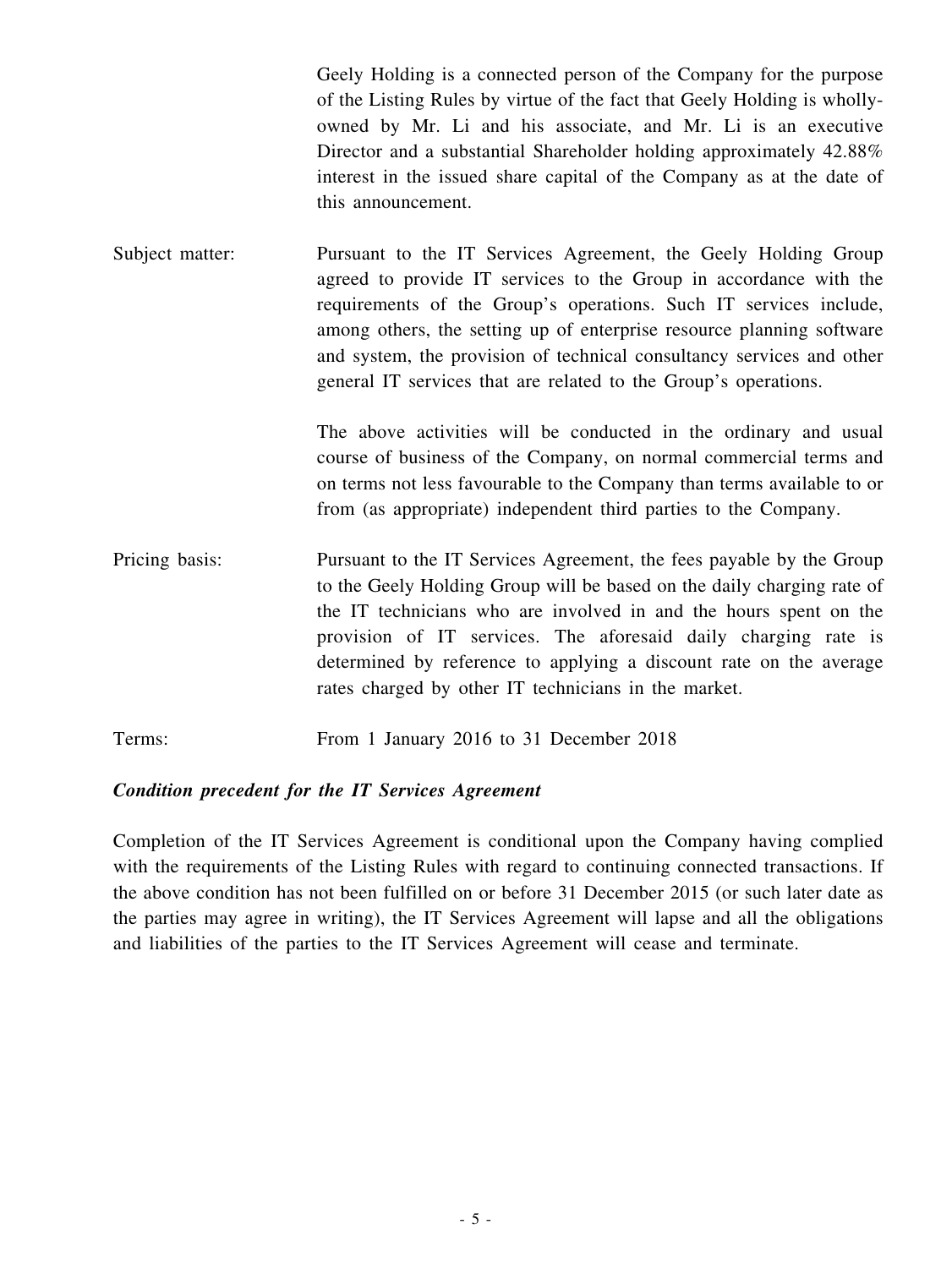#### *Proposed annual caps*

There are no historical figures as the Geely Holding Group has not provided IT services to the Group before. The table below sets out the proposed annual caps for the IT services fees payable by the Group to the Geely Holding Group pursuant to the IT Services Agreement for each of the three years ending 31 December 2016, 2017 and 2018:

|                                             | Proposed annual caps            |                |                |  |
|---------------------------------------------|---------------------------------|----------------|----------------|--|
|                                             | for the year ending 31 December |                |                |  |
|                                             | 2016                            | 2017           | 2018           |  |
|                                             | <i>RMB'000</i>                  | <i>RMB'000</i> | <b>RMB'000</b> |  |
| IT service fees payable by the Group to the |                                 |                |                |  |
| Geely Holding Group                         | 45,329                          | 56,661         | 70,827         |  |

#### *Basis of determination of the proposed annual caps*

The proposed annual caps under the IT Services Agreement for the year ending 31 December 2016 was determined by the Directors by reference to the estimated IT services required by the Group based on the number of new business initiatives that would require IT services. The proposed annual caps for the two years ending 31 December 2017 and 2018 have been determined by the Directors based on an approximately 20% year-on-year growth from the previous year, taking into account the future growth of the Group and the increase in demand for IT services.

The Directors (including the independent non-executive Directors) are of the view that the IT Services Agreement is entered into in the ordinary and usual course of business of the Company, under normal commercial terms and the terms and the relevant annual caps of the IT Services Agreement for the three years ending 31 December 2016, 2017 and 2018 are fair and reasonable and in the interests of the Company and the Shareholders as a whole.

#### **(II) Business Travel Services Agreement**

The Company and Geely Holding entered into the Business Travel Services Agreement on 13 November 2015. The information below sets out the key terms of the Business Travel Services Agreement:

Date: 13 November 2015

Parties: The Company; and Geely Holding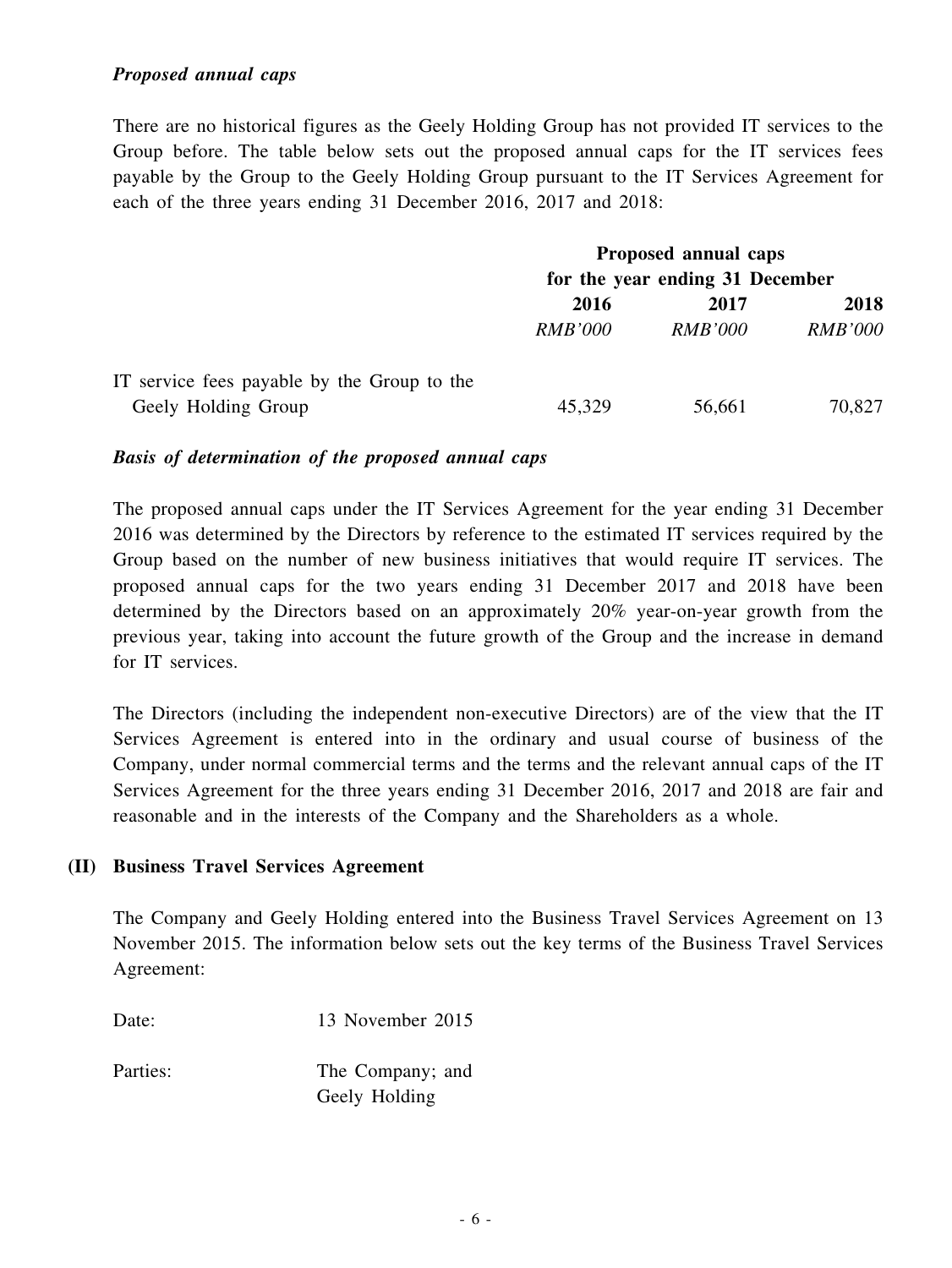Geely Holding is a connected person of the Company for the purpose of the Listing Rules by virtue of the fact that Geely Holding is whollyowned by Mr. Li and his associate, and Mr. Li is an executive Director and a substantial Shareholder holding approximately 42.88% interest in the issued share capital of the Company as at the date of this announcement.

Subject matter: Pursuant to the Business Travel Services Agreement, the Geely Holding Group agreed to provide certain business travel services to the Group, which include assisting the Group to purchase airline tickets for business travel and the provision of other related business travel services.

> The above activities will be conducted in the ordinary and usual course of business of the Company, on normal commercial terms and on terms not less favourable to the Company than terms available to or from (as appropriate) independent third parties to the Company.

- Pricing basis: Pursuant to the Business Travel Services Agreement, the fees payable by the Group to the Geely Holding Group will be based on the actual cost of the airline tickets plus a service fee. Such service fees are determined by reference to applying a discount rate on the average service fees charged by other ticketing service providers in the market.
- Terms: From 1 January 2016 to 31 December 2018

## *Condition precedent for the Business Travel Services Agreement*

Completion of the Business Travel Services Agreement is conditional upon the Company having complied with the requirements of the Listing Rules with regard to continuing connected transactions. If the above condition has not been fulfilled on or before 31 December 2015 (or such later date as the parties may agree in writing), the Business Travel Services Agreement will lapse and all the obligations and liabilities of the parties to the Business Travel Services Agreement will cease and terminate.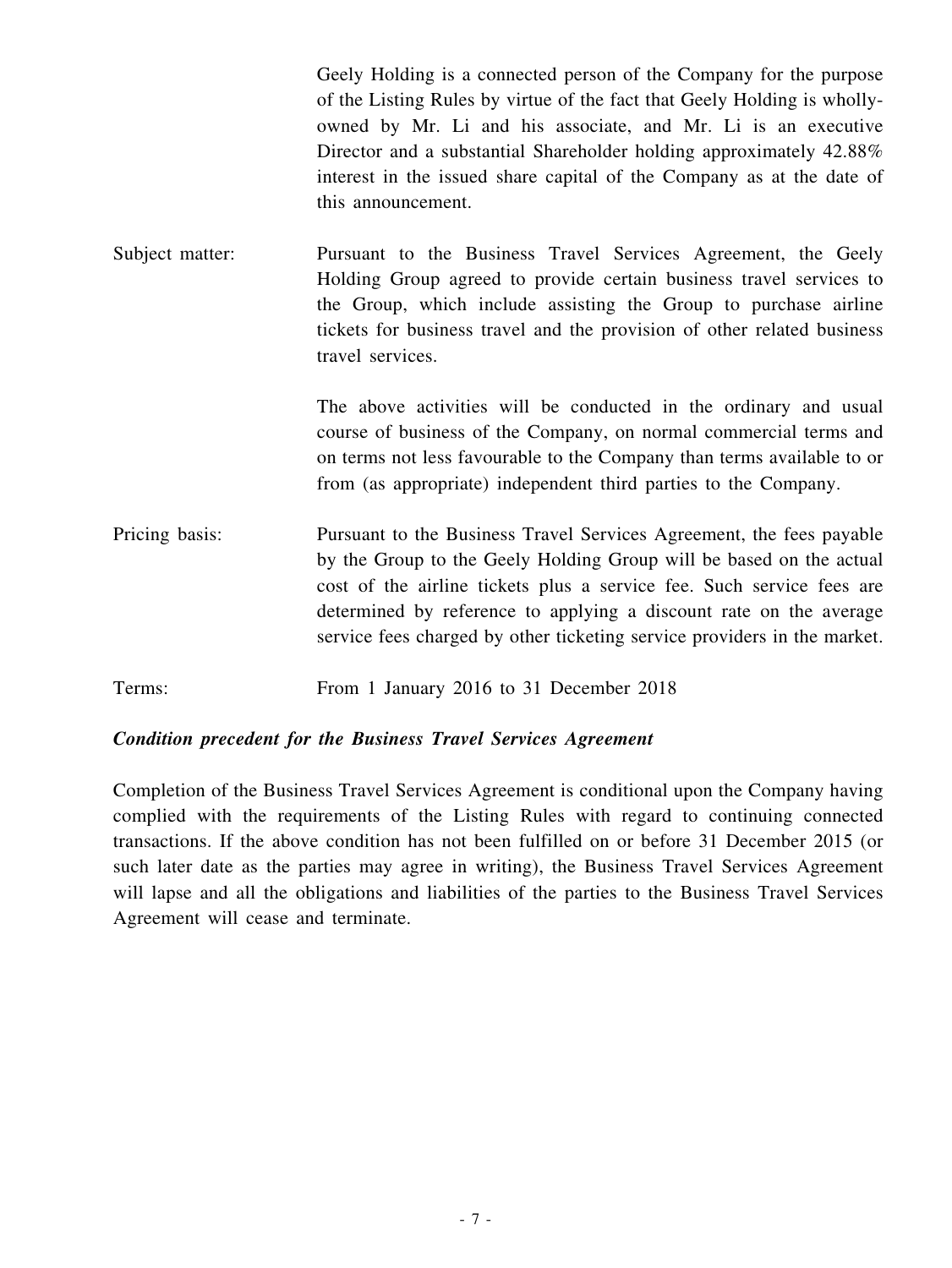#### *Proposed annual caps*

There are no historical figures for the Business Travel Services Agreement as the Geely Holding Group has not provided business travel services to the Group before. The table below sets out the proposed annual caps for the business travel services fees payable by the Group to the Geely Holding Group pursuant to the Business Travel Services Agreement for each of the three years ending 31 December 2016, 2017 and 2018:

|                                              |                                 | Proposed annual caps |                |
|----------------------------------------------|---------------------------------|----------------------|----------------|
|                                              | for the year ending 31 December |                      |                |
|                                              | 2016                            | 2017                 | 2018           |
|                                              | <i>RMB'000</i>                  | <i>RMB'000</i>       | <b>RMB'000</b> |
| Business travel services fees payable by the |                                 |                      |                |
| Group to the Geely Holding Group             | 88,692                          | 107,712              | 126,732        |

#### *Basis of determination of the proposed annual caps*

The proposed annual caps for the business travel services fees payable by the Group to the Geely Holding Group have been determined by the Directors by reference to (i) the estimated number of domestic and international business travels required by the Group; (ii) the estimated average price of airline tickets; and (iii) the service fees charged by Geely Holding Group, which are expected to remain constant for the three years ending 31 December 2016, 2017 and 2018. The proposed annual caps for the two years ending 31 December 2017 and 2018 have been determined by the Directors based on an approximately 20% year-on-year growth from the previous year, taking into account the future growth of the Group and hence, an increasing need for domestic and international business travels.

The Directors (including the independent non-executive Directors) are of the view that the Business Travel Services Agreement is entered into in the ordinary and usual course of business of the Company, under normal commercial terms and the terms and the relevant annual caps of the Business Travel Services Agreement for the three years ending 31 December 2016, 2017 and 2018 are fair and reasonable and in the interests of the Company and the Shareholders as a whole.

#### **(III) Supplemental CBU Agreement**

Reference is made to the Company's announcement dated 12 December 2014 in relation to the Existing CBU Agreement. As the Directors expect that the maximum transaction amounts under the Existing CBU Agreement for the two years ending 31 December 2016 and 2017 will exceed the original annual caps under the Existing CBU Agreement, on 13 November 2015, the Company and Geely Holding entered into the Supplemental CBU Agreement to revise upwards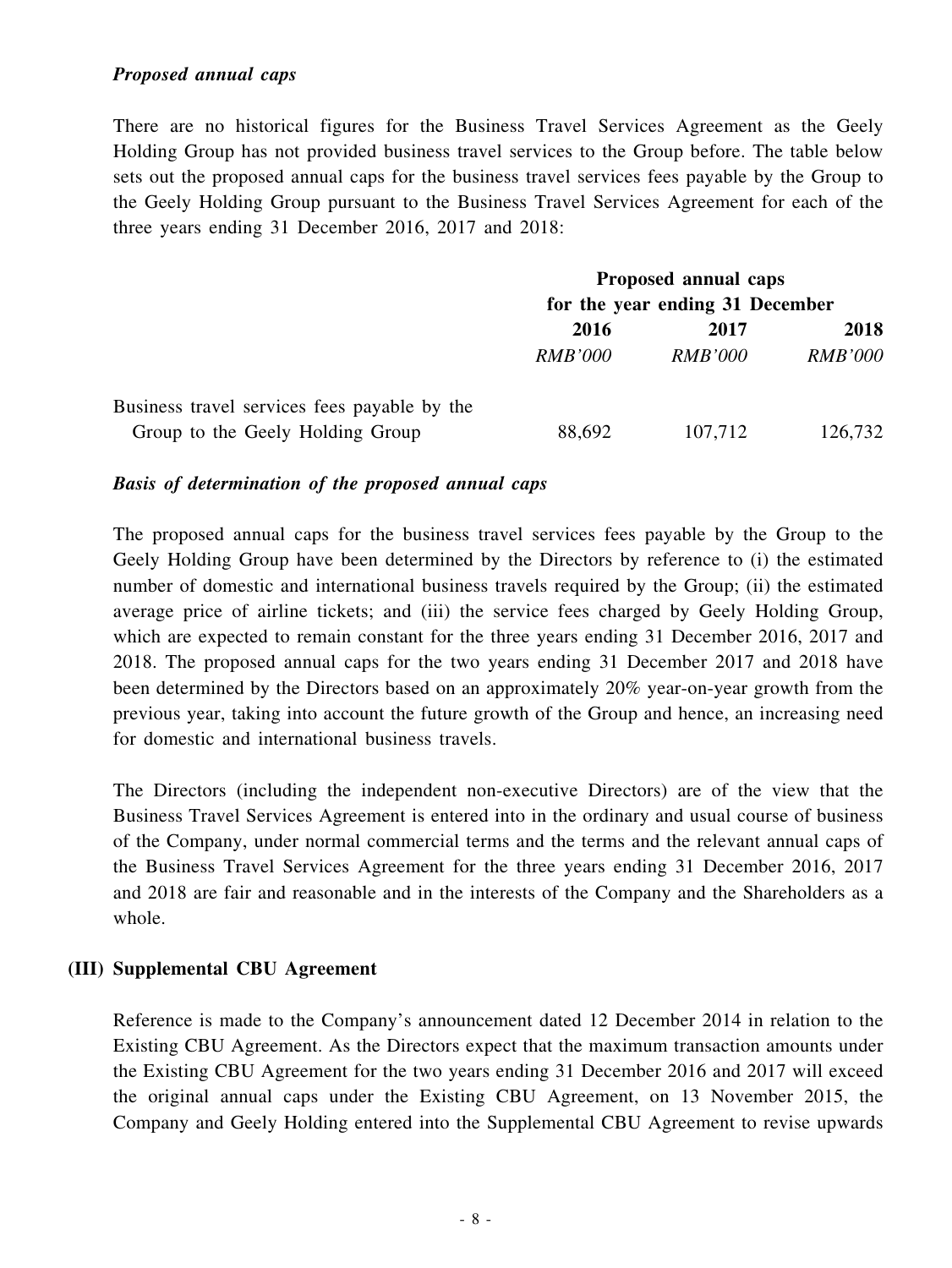the original annual caps under the Existing CBU Agreement for the two years ending 31 December 2016 and 2017. The information below sets out the key terms of the Existing CBU Agreement and the Supplemental CBU Agreement:

| Date:           | 13 November 2015                                                                                                                                                                                                                                                                                                                                                                                                                                                                                                                                                                                          |
|-----------------|-----------------------------------------------------------------------------------------------------------------------------------------------------------------------------------------------------------------------------------------------------------------------------------------------------------------------------------------------------------------------------------------------------------------------------------------------------------------------------------------------------------------------------------------------------------------------------------------------------------|
| Parties:        | The Company; and<br>Geely Holding                                                                                                                                                                                                                                                                                                                                                                                                                                                                                                                                                                         |
|                 | Geely Holding is a connected person of the Company for the purpose<br>of the Listing Rules by virtue of the fact that Geely Holding is wholly-<br>owned by Mr. Li and his associate, and Mr. Li is an executive<br>Director and a substantial Shareholder holding approximately 42.88%<br>interest in the issued share capital of the Company as at the date of<br>this announcement.                                                                                                                                                                                                                     |
| Subject matter: | Pursuant to the Existing CBU Agreement and the Supplemental CBU<br>Agreement, the Group agreed to sell CBUs (excluding CBUs (Electric<br>Vehicles)) to the Geely Holding Group for distribution in the region of<br>Taizhou, Zhejiang Province, the PRC.                                                                                                                                                                                                                                                                                                                                                  |
|                 | The above activity will be conducted in the ordinary and usual course<br>of business of the Company, on normal commercial terms and on<br>terms not less favourable to the Company than terms available to or<br>from (as appropriate) independent third parties to the Company.                                                                                                                                                                                                                                                                                                                          |
| Pricing basis:  | Pursuant to the Existing CBU Agreement and the Supplemental CBU<br>Agreement, in respect of the sales of CBUs to the Geely Holding<br>Group, the selling price of CBUs will be determined in accordance<br>with the principle of (i) the sales of CBUs will be conducted on an<br>arm's length basis and on normal commercial terms; and (ii) CBUs<br>will be sold with reference to the prevailing market price of<br>substantially similar products of the same period and at prices which<br>are not lower than the prices at which the Group offers to other<br>independent third party distributors. |
|                 | The prevailing market price of CBUs will be determined based on the<br>following:                                                                                                                                                                                                                                                                                                                                                                                                                                                                                                                         |
|                 | the price of the same or similar CBUs available to other<br>(a)<br>independent third party distributors in the same or near region<br>agreed on normal commercial terms and in the ordinary course<br>of business; or                                                                                                                                                                                                                                                                                                                                                                                     |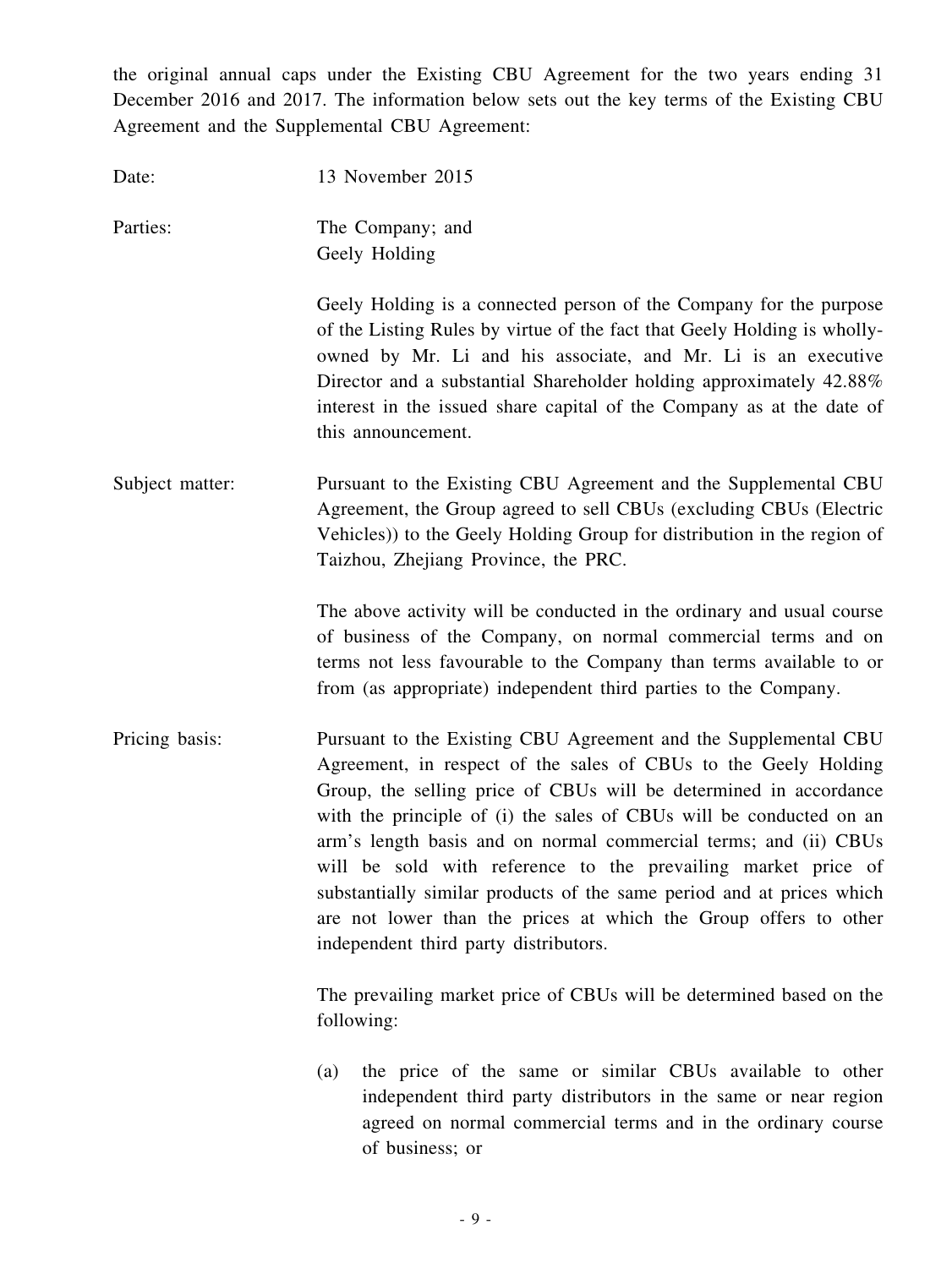- (b) if (a) is not applicable, the price of the same or similar CBUs available to other independent third party distributors in the PRC agreed on normal commercial terms and in the ordinary course of business.
- Terms: From 1 January 2016 to 31 December 2017

Save for the increase in the annual caps for the two years ending 31 December 2016 and 2017, and the update of the condition precedent (as detailed below), the major terms of the Existing CBU Agreement remain unchanged.

#### *Condition precedent for the Supplemental CBU Agreement*

Completion of the Supplemental CBU Agreement is conditional upon the Company having complied with the requirements of the Listing Rules with regard to continuing connected transactions. If the above condition has not been fulfilled on or before 31 December 2015 (or such later date as the parties may agree in writing), the Supplemental CBU Agreement will lapse and all the obligations and liabilities of the parties to the Supplemental CBU Agreement will cease and terminate.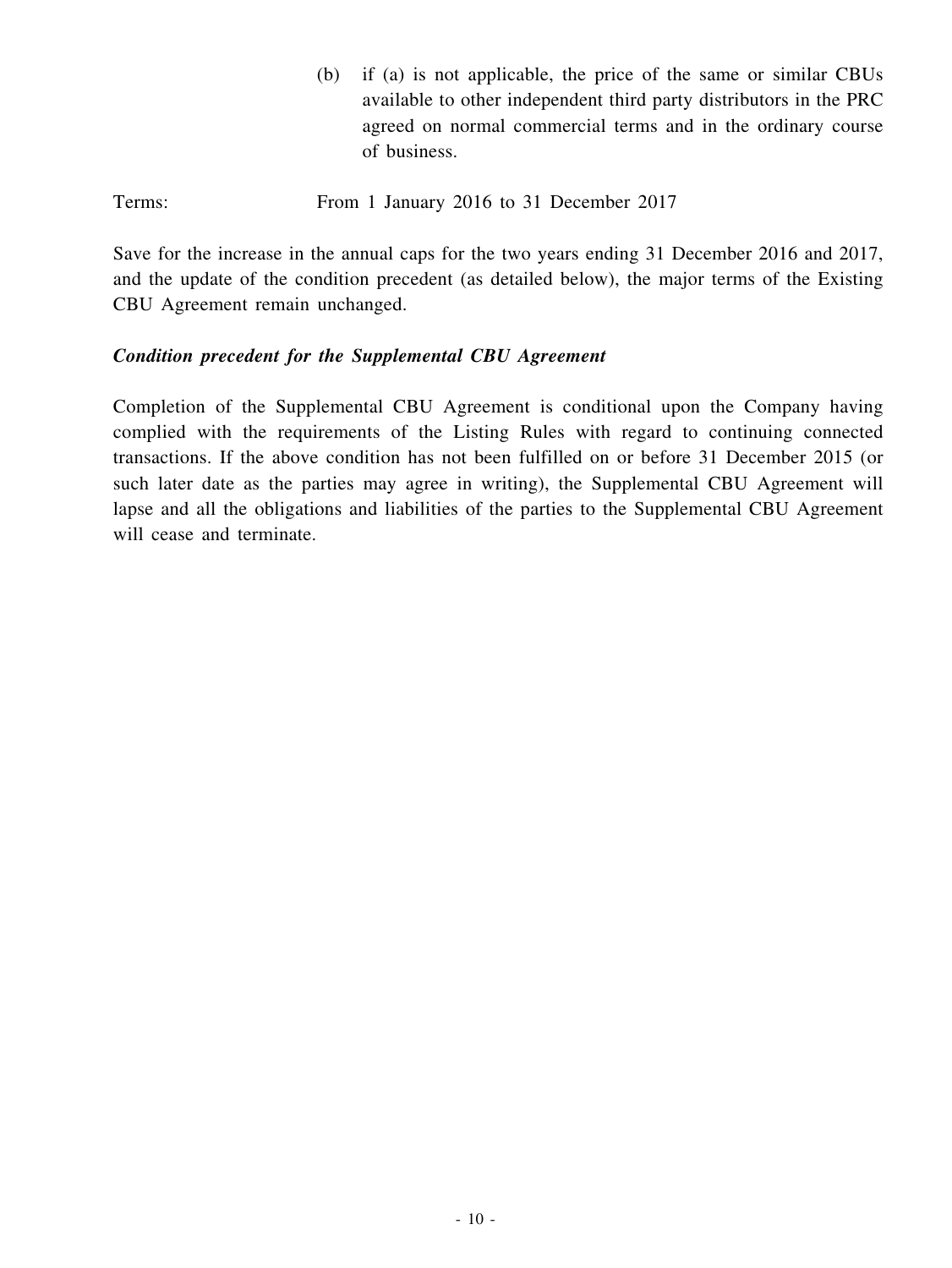The table below sets out the historical transaction amounts for the nine months ended 30 September 2015 under the Existing CBU Agreement, the original annual caps announced on 12 December 2014 under the Existing CBU Agreement, and the proposed annual caps for the sale of CBUs pursuant to the Supplemental CBU Agreement for each of the two years ending 31 December 2016 and 2017:

|                                                                                                      | <b>Historical</b><br>transaction<br>amount for the<br>nine months<br>ended 30<br><b>September</b> | Proposed annual caps for the<br>year ending 31 December |                |
|------------------------------------------------------------------------------------------------------|---------------------------------------------------------------------------------------------------|---------------------------------------------------------|----------------|
|                                                                                                      | 2015<br>(Unaudited)                                                                               | 2016                                                    | 2017           |
|                                                                                                      | <i>RMB'000</i>                                                                                    | <b>RMB'000</b>                                          | <b>RMB'000</b> |
| Sale of CBUs from the Group to<br>the Geely Holding Group                                            | 121,965                                                                                           | 700,374                                                 | 868,088        |
| Original annual cap amounts for<br>the three financial years ending<br>31 December 2017 announced on |                                                                                                   |                                                         |                |
| 12 December 2014                                                                                     | 207,378                                                                                           | 245,307                                                 | 266,285        |

#### *Basis of determination of the proposed annual caps*

The revised annual caps have been determined by the Directors by reference to (i) the anticipated growth in sales of the existing models; (ii) the launch of new models in the coming years; and (iii) an estimated increase in the average selling price per CBU for the two years ending 31 December 2016 and 2017. Despite the historical transaction amount of CBUs for the nine months ended 30 September 2015 was only approximately RMB122.0 million, the Directors believe the sales amount of CBUs to the Geely Holding Group for distribution in Taizhou, Zhejiang Province, the PRC, for the two years ending 31 December 2016 and 2017 will be comparatively higher as the Geely Holding Group plans to more proactively promote sales of certain existing models, and the launch of new models will also stimulate higher demand for CBUs in Taizhou, Zhejiang Province, the PRC, in the coming years.

The Directors (including the independent non-executive Directors) are of the view that the relevant annual caps of the Supplemental CBU Agreement for the two years ending 31 December 2016 and 2017 are fair and reasonable and are in the interests of the Company and the Shareholders as a whole.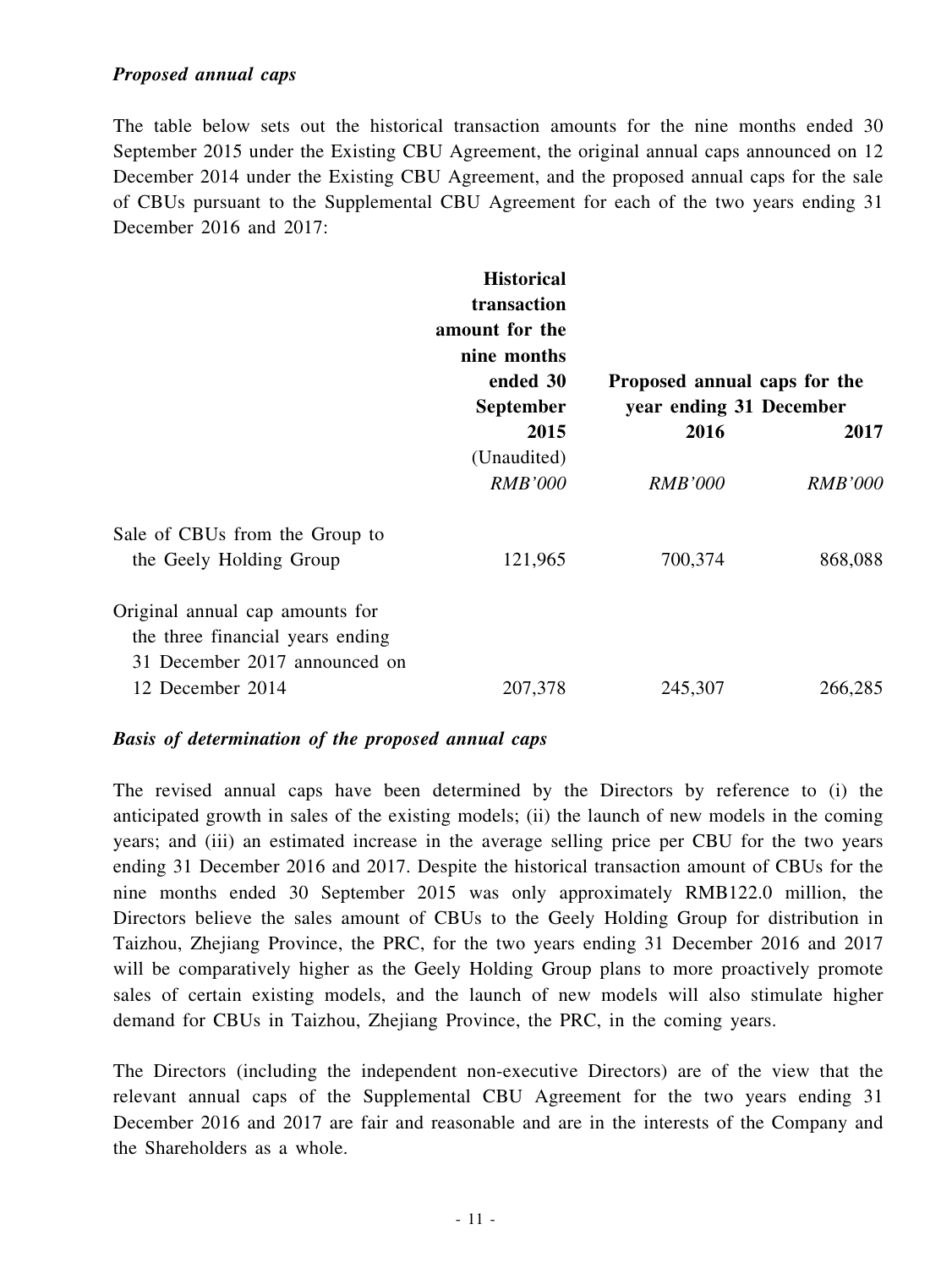# **NON-EXEMPTED CONTINUING CONNECTED TRANSACTIONS**

Reference is made to the Company's announcement dated 27 November 2009 and the Company's circular dated 14 December 2009 in relation to the Services Agreement and the Company's announcement dated 16 November 2012 and the Company's circular dated 6 December 2012 in relation to the Existing Loan Guarantee Agreement.

#### **(I) Services Agreement**

The Services Agreement was signed on 27 November 2009 and has a term of ten years from 1 January 2010 to 31 December 2020. The then Rule 14A.35(1) of the Listing Rules (now Rule 14A.52) provides, in relation to continuing connected transactions not falling under Rule 14A.33 of the Listing Rules, that where under special circumstances the nature of the transaction requires the agreement to be of a duration longer than three (3) years, the independent financial adviser to the Company will be required to explain why a longer period for the agreement is required and to confirm that it is normal business practice for agreements of such type to be of such duration. Quam Capital Limited opined in the Company's circular dated 14 December 2009 that it is normal business practice for agreements like the Services Agreement to have a term longer than three years. The Services Agreement was approved by the then Independent Shareholders at the extraordinary general meeting of the Company held on 31 December 2009.

The information below sets out, among others, the annual caps for the Services Agreement from 1 January 2016 to 31 December 2018:

| Date:    | 27 November 2009                                                                                                                                                                                                                                                                                                                                                                      |
|----------|---------------------------------------------------------------------------------------------------------------------------------------------------------------------------------------------------------------------------------------------------------------------------------------------------------------------------------------------------------------------------------------|
| Parties: | The Company; and<br>Geely Holding                                                                                                                                                                                                                                                                                                                                                     |
|          | Geely Holding is a connected person of the Company for the purpose<br>of the Listing Rules by virtue of the fact that Geely Holding is wholly-<br>owned by Mr. Li and his associate, and Mr. Li is an executive<br>Director and a substantial Shareholder holding approximately 42.88%<br>interest in the issued share capital of the Company as at the date of<br>this announcement. |
| Terms:   | From 1 January 2010 to 31 December 2020                                                                                                                                                                                                                                                                                                                                               |
|          | The Company will, in compliance with the Listing Rules, make further<br>announcement and obtain approvals from Independent Shareholders (if<br>necessary) in relation to the annual caps as and when necessary.                                                                                                                                                                       |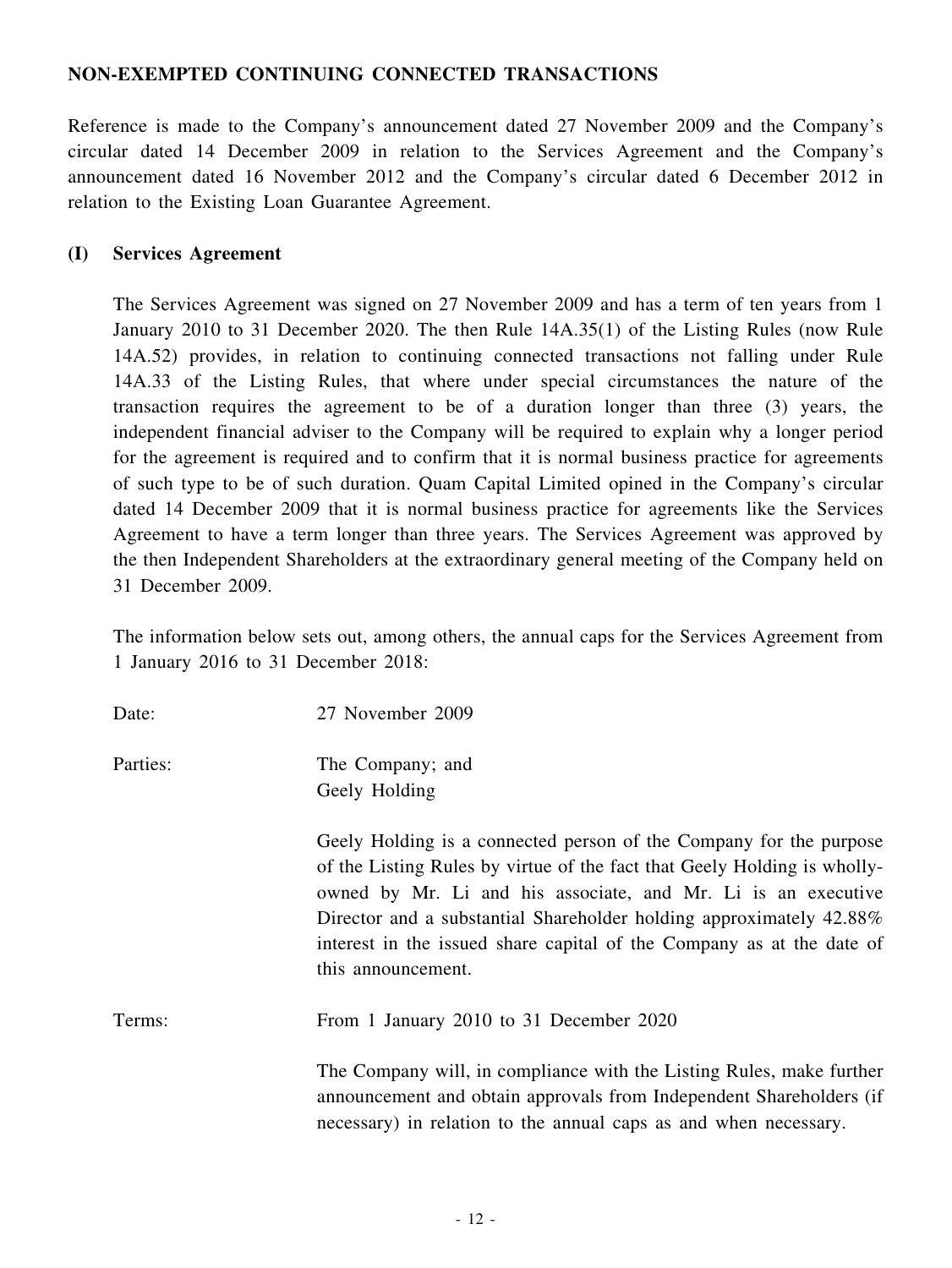#### *(i) Sales of CKDs and Sedan Tool Kits from the Group to the Geely Holding Group*

Subject matter: Pursuant to the Services Agreement, the Group agreed to supply to the Geely Holding Group, CKDs and Sedan Tool Kits in accordance with the product specifications set out in the Services Agreement. During the course of the Services Agreement, the Geely Holding Group may request additional services other than the aforesaid services from the Group.

> The additional services, subject to the ability in providing the requested services to be based on normal commercial terms to be determined by the parties to the Services Agreement on an arm's length basis and in compliance with the Listing Rules, will be related to services that might occur in the process of manufacturing CKDs and Sedan Tool Kits for new models in the future.

> The above activities will be conducted in the ordinary and usual course of business of the Company, on normal commercial terms and on terms not less favourable to the Company than terms available to or from (as appropriate) independent third parties to the Company.

Pricing basis: Pursuant to the Services Agreement, the CKDs, depending on the specifications and models, will be sold to the Geely Holding Group based on the selling price of sedans to end customers, less distribution costs, costs of Sedan Tool Kits, the PRC taxes (which comprise mainly the consumption taxes and water construction fund and stamp duty tax; consumption taxes applicable to the Group's vehicle models fall under different tax charge categories ranging from 3% to 9% depending on the sedan's engine displacement sizes, and water construction fund and stamp duty tax which varies according to different regions in the PRC), and costs of other necessary and reasonable expenses, which mainly include the relevant salary and other office expenses.

> The Sedan Tool Kits to be supplied by the Group to the Geely Holding Group will be based on the actual cost of the Sedan Tool Kits to the Group. The Sedan Tool Kits will be sold back to the Group for distribution to the end customers (for the avoidance of doubt, the Sedan Tool Kits sold back from the Geely Holding Group to the Group are included as part of CBUs).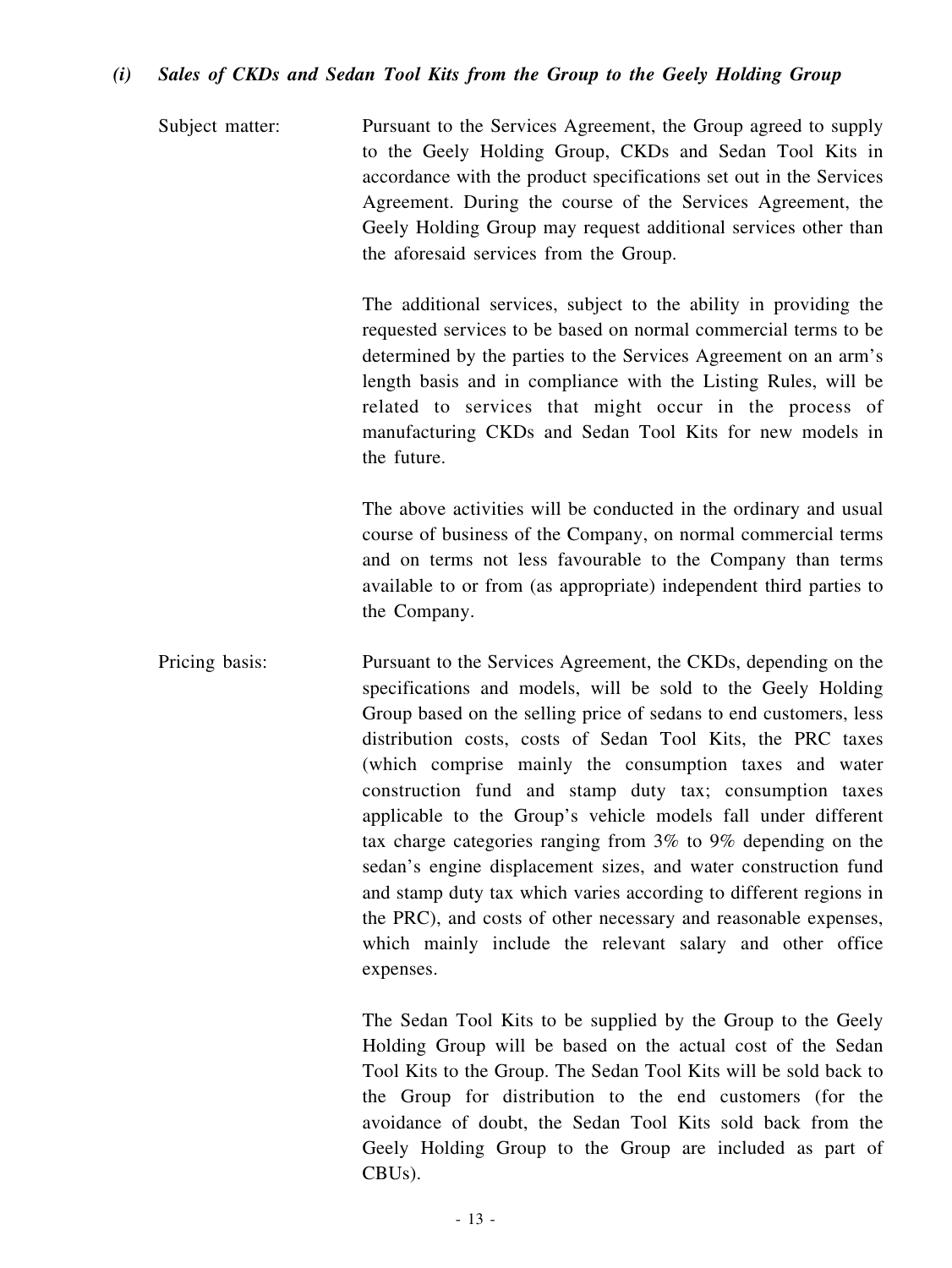#### *Historical transaction amounts and proposed annual caps*

The table below sets out the historical transaction amounts for the year ended 31 December 2014 and the nine months ended 30 September 2015, and the proposed annual caps for the sales of CKDs and Sedan Tool Kits pursuant to the Services Agreement for each of the three years ending 31 December 2016, 2017 and 2018:

|                                                                   | <b>Historical</b><br>transaction<br>amount for<br>the year ended | <b>Historical</b><br>transaction<br>amount for<br>the nine<br>months ended |            | Proposed annual caps            |            |
|-------------------------------------------------------------------|------------------------------------------------------------------|----------------------------------------------------------------------------|------------|---------------------------------|------------|
|                                                                   | 31 December                                                      | 30 September                                                               |            | for the year ending 31 December |            |
|                                                                   | 2014                                                             | 2015                                                                       | 2016       | 2017                            | 2018       |
|                                                                   | (Audited)                                                        | (Unaudited)                                                                |            |                                 |            |
|                                                                   | RMB'000                                                          | RMB'000                                                                    | RMB'000    | RMB'000                         | RMB'000    |
| Sale of CKDs                                                      | 18,849,680                                                       | 17,272,223                                                                 | 43,976,763 | 62,811,135                      | 83,706,837 |
| Approved annual cap amounts for<br>the two financial years ending |                                                                  |                                                                            |            |                                 |            |
| 31 December 2015                                                  | 50,709,816                                                       | 67,807,905                                                                 | N/A        | N/A                             | N/A        |
| Sales of Sedan Tool Kits                                          | 8,873                                                            | 1,801                                                                      | 34,821     | 48,991                          | 61,480     |
| Approved annual cap amounts for<br>the two financial years ending |                                                                  |                                                                            |            |                                 |            |
| 31 December 2015                                                  | 16,194                                                           | 20,063                                                                     | N/A        | N/A                             | N/A        |
| Total:                                                            | 18,858,553                                                       | 17,274,024                                                                 | 44,011,584 | 62,860,126                      | 83,768,317 |

#### *Basis of determination of the proposed annual caps*

The proposed annual caps above for the purchases of CKDs by the Geely Holding Group from the Group have been determined by the Directors by reference to (i) the anticipated growth in the units of sedan to be sold based on the sales budget of the Group for the three years ending 31 December 2016, 2017 and 2018 as a result of anticipated growth in sales of the existing models and the number of new models to be introduced to the market; and (ii) the projected average selling price per sedan to end customers, which are expected to increase for the three years ending 31 December 2016, 2017 and 2018.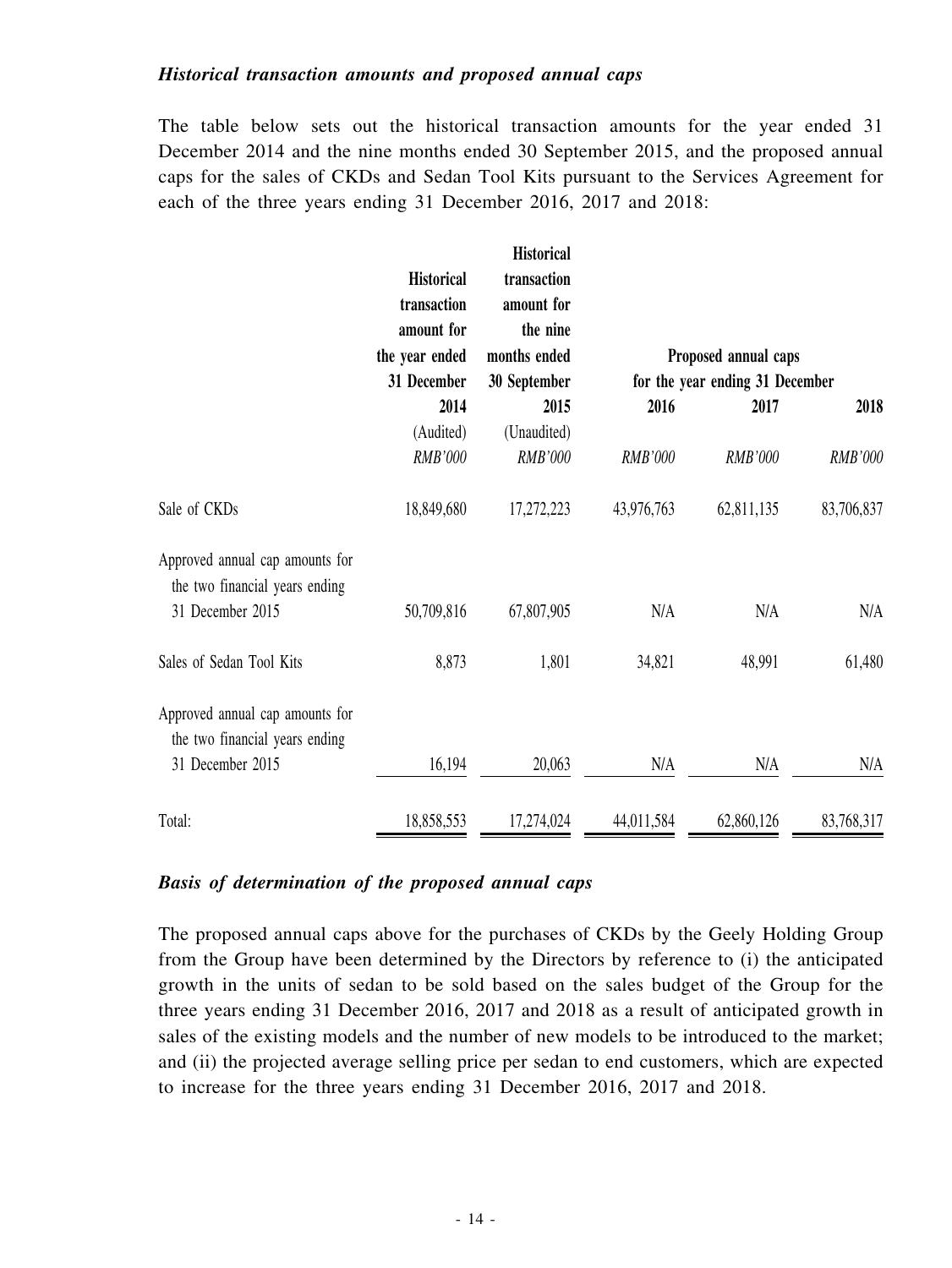The proposed annual caps above for the purchases of Sedan Tool Kits by the Geely Holding Group from the Group have been determined by the Directors by reference to (i) the anticipated growth in the units of sedan to be sold based on the sales budget of the Group for the three years ending 31 December 2016, 2017 and 2018; and (ii) the estimated unit cost of Sedan Tool Kits to the Group, which are expected to remain stable for the three years ending 31 December 2016, 2017 and 2018.

The historical transaction amounts for the year ended 31 December 2014 and for the nine months ended 30 September 2015 were relatively low as compared to the approved annual cap amounts because (i) the Group had restructured its sales and marketing functions in the PRC in 2014, which negatively affected the domestic vehicle sales performance; and (ii) the Group's export sales was also challenged, primarily due to the political instability in some of its major export markets, and the weakening of emerging market currencies against RMB in 2014 and so far in 2015.

- *(ii) Sales of CBUs, automobile parts and components; and provision of process manufacturing services from the Geely Holding Group to the Group*
	- Subject matter: Pursuant to the Services Agreement, the Geely Holding Group agreed to sell to the Group CBUs (including CBUs (Electric Vehicles)), automobile parts and components; and provide process manufacturing services to the Group in accordance with the product and service specifications set out in the Services Agreement.
	- Pricing basis: Pursuant to the Services Agreement, the CBUs, depending on the models and types, will be sold to the Group based on the selling price of the sedans to end customers, less distribution costs. The automobile parts and components to be supplied by the Geely Holding Group will be based on the original purchase cost plus the relevant procurement cost(s), being the actual cost(s) incurred in the procurement process by the Geely Holding Group.

With regard to the process manufacturing services, the fee to be charged by the Geely Holding Group will be based on the annual linear depreciation of the value of the imported molding equipment plus the actual cost incurred by Geely Holding Group for the process manufacturing services (which comprise mainly the factory leasing costs and direct labour and overhead costs).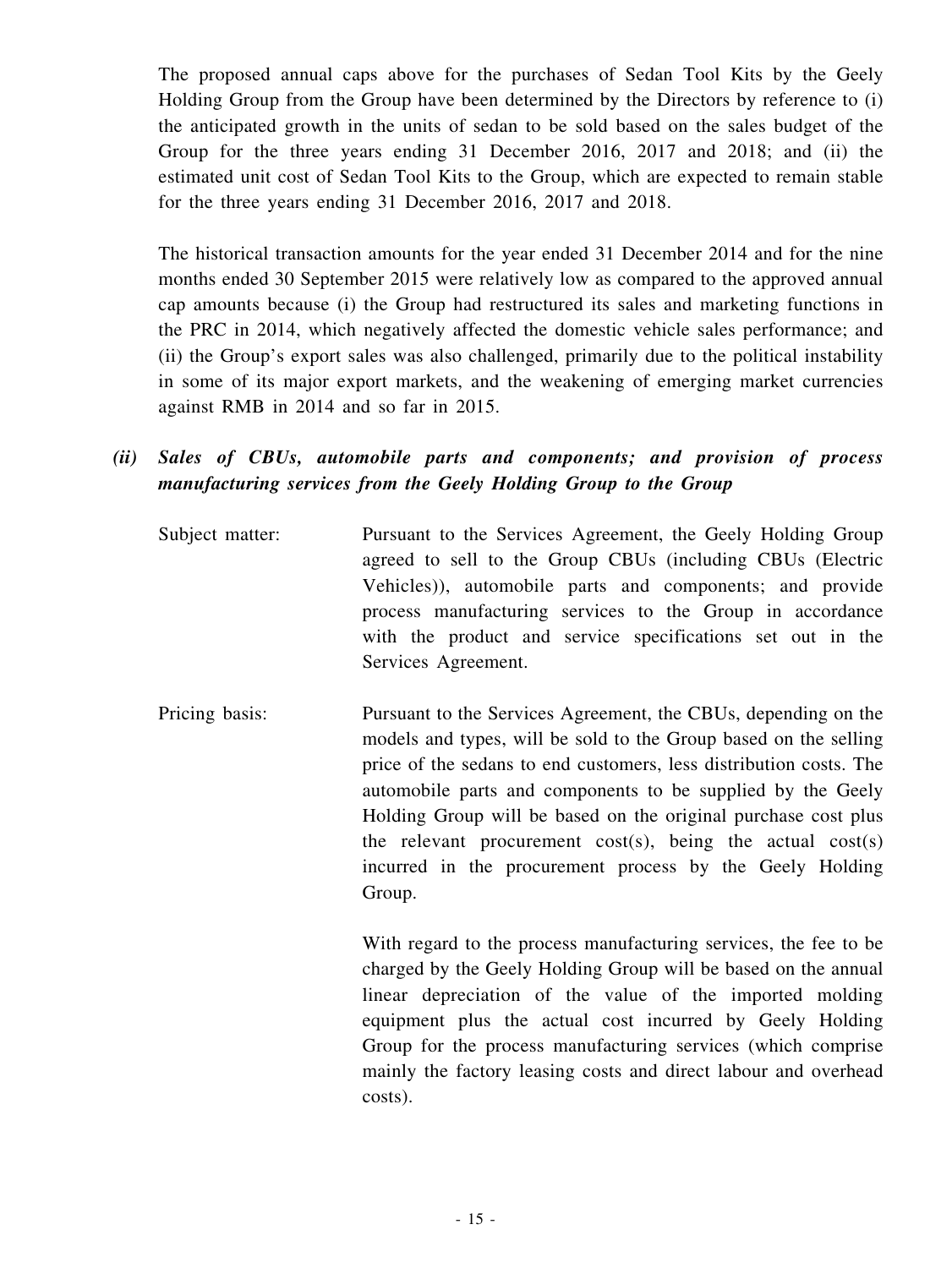The above activities will be conducted in the ordinary and usual course of business of the Company, on normal commercial terms and on terms not less favourable to the Company than terms available to or from (as appropriate) independent third parties to the Company.

#### *Historical transaction amounts and proposed annual caps*

The table below sets out the historical transaction amounts for the year ended 31 December 2014 and the nine months ended 30 September 2015, and the proposed annual caps for the purchases of CBUs, automobile parts and components, and the process manufacturing services fees pursuant to the Services Agreement for each of the three years ending 31 December 2016, 2017 and 2018:

|                                                                                       | <b>Historical</b><br>transaction<br>amount for<br>the year ended | <b>Historical</b><br>transaction<br>amount for<br>the nine<br>months ended |                | Proposed annual caps            |                |
|---------------------------------------------------------------------------------------|------------------------------------------------------------------|----------------------------------------------------------------------------|----------------|---------------------------------|----------------|
|                                                                                       | 31 December                                                      | 30 September                                                               |                | for the year ending 31 December |                |
|                                                                                       | 2014                                                             | 2015                                                                       | 2016           | 2017                            | 2018           |
|                                                                                       | (Audited)                                                        | (Unaudited)                                                                |                |                                 |                |
|                                                                                       | <b>RMB'000</b>                                                   | RMB'000                                                                    | <b>RMB'000</b> | <b>RMB'000</b>                  | <b>RMB'000</b> |
| Purchase of CBUs                                                                      | 19,603,368                                                       | 18,162,108                                                                 | 47,050,290     | 67, 342, 835                    | 89,239,305     |
| Approved annual cap amounts for<br>the two financial years ending<br>31 December 2015 | 53,988,349                                                       | 72,628,051                                                                 | N/A            | N/A                             | N/A            |
| Purchase of automobile parts and<br>components                                        | 3,401,891                                                        | 2,874,804                                                                  | 11,282,384     | 17,940,062                      | 26,009,872     |
| Approved annual cap amounts for<br>the two financial years ending<br>31 December 2015 | 10,242,973                                                       | 13,557,739                                                                 | N/A            | N/A                             | N/A            |
| Process manufacturing services<br>fees                                                | 44,105                                                           | 39,425                                                                     | 45,091         | 34,689                          | 34,689         |
| Approved annual cap amounts for<br>the two financial years ending<br>31 December 2015 | 60,100                                                           | 99,533                                                                     | N/A            | N/A                             | N/A            |
| Total:                                                                                | 23,049,364                                                       | 21,076,337                                                                 | 58,377,765     | 85,317,586                      | 115,283,866    |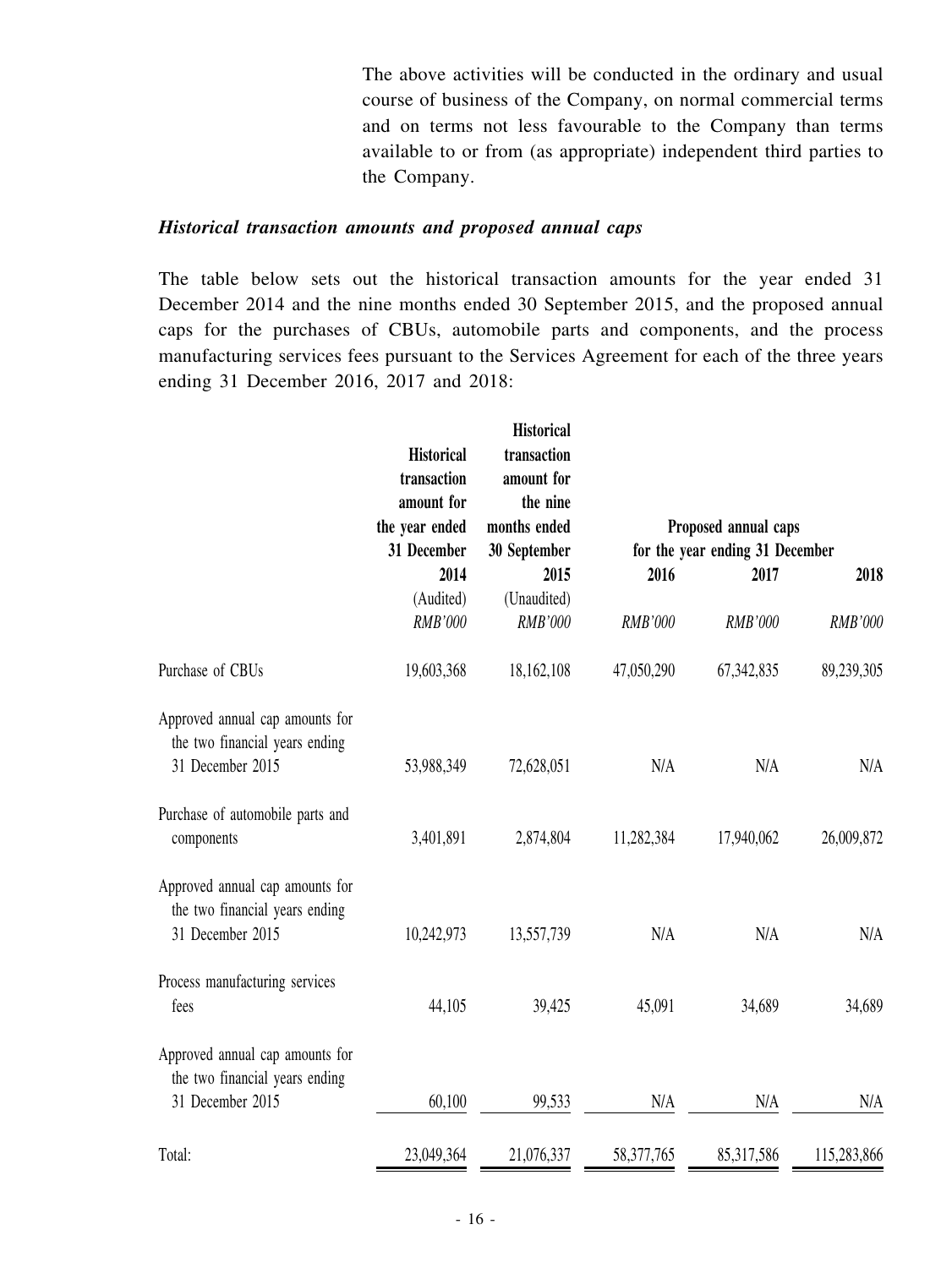It is noted that the historical transaction amounts for the year ended 31 December 2014 and for the nine months ended 30 September 2015 were within the annual caps of the Services Agreement as approved by the then Independent Shareholders at the extraordinary general meeting of the Company held on 24 December 2012.

#### *Basis of determination of the proposed annual caps*

The proposed annual caps for the purchases of CBUs by the Group from the Geely Holding Group have been determined by the Directors by reference to (i) the anticipated growth in the units of sedan to be sold based on the sales budget of the Group for the three years ending 31 December 2016, 2017 and 2018 as a result of anticipated growth in sales of the existing models and the number of new models to be introduced to the market; and (ii) the projected average selling price per sedan to end customers, which are expected to increase for the three years ending 31 December 2016, 2017 and 2018.

The proposed annual caps for the purchases of automobile parts and components by the Group from the Geely Holding Group have been determined by the Directors by reference to the estimated increase in the purchase amounts of automobile parts and components sourced from the Geely Holding Group as a result of the estimated increase in projected number of units of sedan to be sold based on the sales budget of the Group for the three years ending 31 December 2016, 2017 and 2018.

The proposed annual caps for the process manufacturing services fees charged by the Geely Holding Group have been determined by the Directors by reference to (i) the estimated cost of imported molding equipment required for process manufacturing services and the expected annual linear depreciation of such imported molding equipment based on the accounting policy of the Group; and (ii) the estimated cost incurred for the process manufacturing services, including the associated factory lease payments and direct labour and overhead costs incurred by the Geely Holding Group.

The historical transaction amounts for the year ended 31 December 2014 and for the nine months ended 30 September 2015 were relatively low as compared to the approved annual cap amounts because (i) the Group had restructured its sales and marketing functions in the PRC in 2014, which negatively affected the domestic vehicle sales performance; and (ii) the Group's export sales was also challenged, primarily due to the political instability in some of its major export markets, and the weakening of emerging market currencies against RMB in 2014 and so far in 2015.

The Group is principally engaged in the research, production, marketing and sales of sedans and related automobile components in the PRC. As noted in the Company's annual report for the year ended 31 December 2014, China's passenger vehicle market achieved stable growth in 2014. According to the figures released by the China Association of Automobile Manufactures, the total sales volume passenger cars in the PRC increased by approximately 9.9% as compared to a decrease in the total sales volume of passenger cars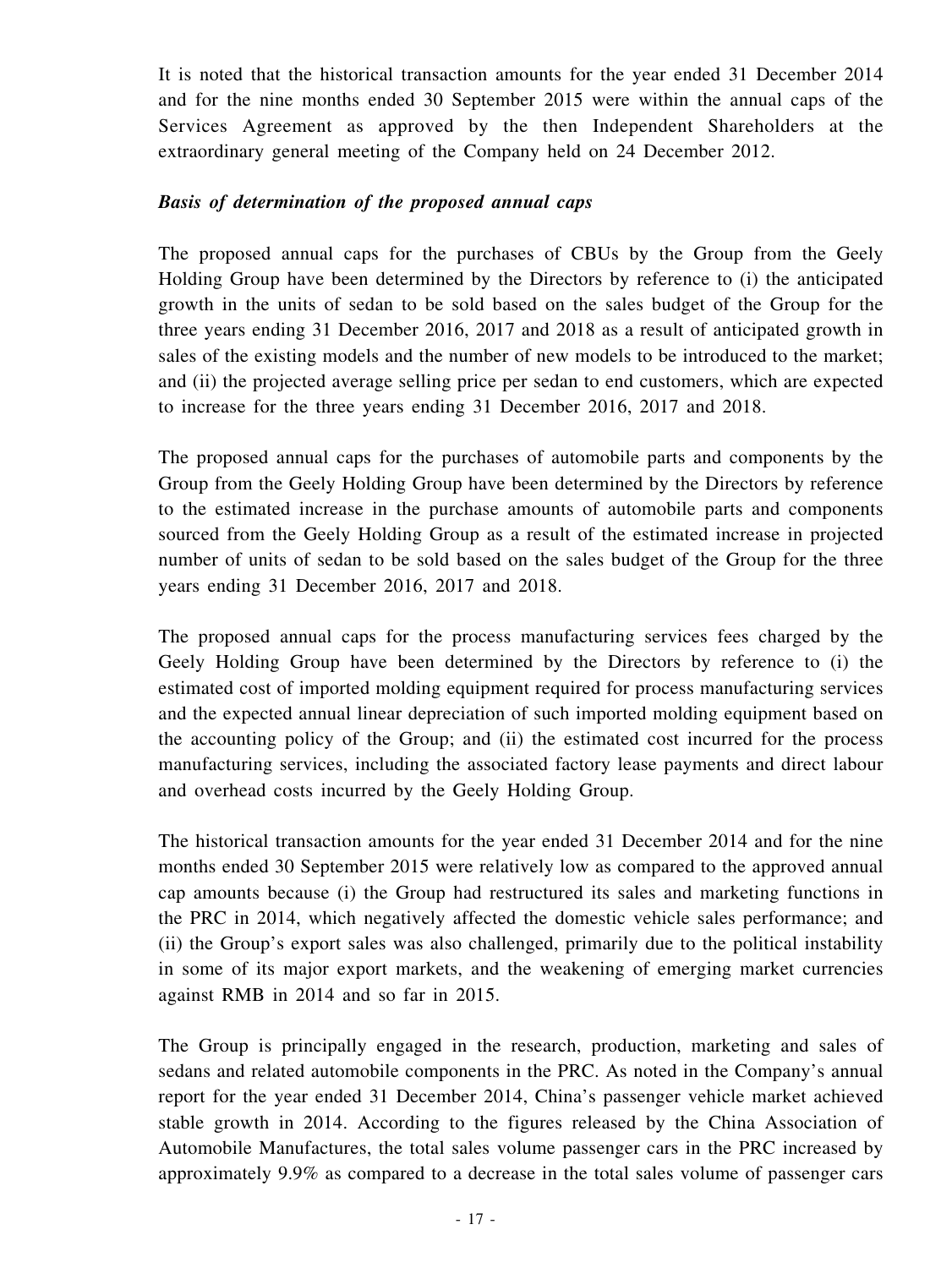of the Group of approximately 16.8% in 2014 due the implementation of a series of major structural reforms in the Group's marketing functions from mid-2013 through 2014. However, the Group's average per unit sales price had improved slightly in 2014 as the result of the improvement in product mix during the year. The Group's model of the flagship mid-size model "EC7" together with its upgraded version remained the Group's popular models in which it accounted for approximately 38.9% of the Group's total sales volume in 2014. Taking into account the year-on-year decrease in total sales volume of the Group in 2014 as compared to 2013 as stated in the 2014 Annual Report and recent structural reforms, the Group's sales volume target for 2015 is relatively conservative with a target of approximately 450,000 units, which represents an increase of approximately 7.7% from 417,851 units for 2014. Accordingly, the Directors estimate the proposed annual caps amounts for the sales of CKDs and Sedan Tool Kits, the purchase of CBUs, automobile parts and components and process manufacturing services as set out in the Services Agreement for the two years ending 31 December 2016 and 2017 to be lower than the respective approved annual caps for the two years ended/ending 31 December 2014 and 2015. In the first ten months of 2015, the Group sold 404,063 units of vehicle, achieving 90% of its full year sales volume target of 450,000 units. The strong sales performance in the domestic market, the enhancement in the Group's overall competitiveness after the aforementioned structural reforms in its marketing functions together with the planned launch of new or upgraded models in the remainder of the year, would enable the Group entering into a rapid growth period in the coming years. In 2016, the Group intends to launch compact sport utility vehicle (Compact SUV) and "Emgrand" full size compact sport utility vehicle (Emgrand SUV) to capture the fast growing SUV market in China, while the "Emgrand" brand vehicles are expected to continue to achieve steady growth, especially the best-selling model, "EC7". As such, the Directors expect there will be an increasing trend in the proposed annual caps amounts for the sales of CKDs and Sedan Tool Kits, the purchase of CBUs, automobile parts and components and process manufacturing services as set out in the Services Agreement for the three years ending 31 December 2016, 2017 and 2018.

The Directors (excluding the independent non-executive Directors whose views will be given after taking into account the advice from the Independent Financial Adviser) are of the view that the relevant annual caps of the Services Agreement for the three years ending 31 December 2016, 2017 and 2018 are fair and reasonable and are in the interests of the Company and the Shareholders as a whole.

## **(II) Electric Vehicle Agreement**

The Company and Geely Holding entered into the Electric Vehicle Agreement on 13 November 2015. The information below sets out the key terms of the Electric Vehicle Agreement:

Date: 13 November 2015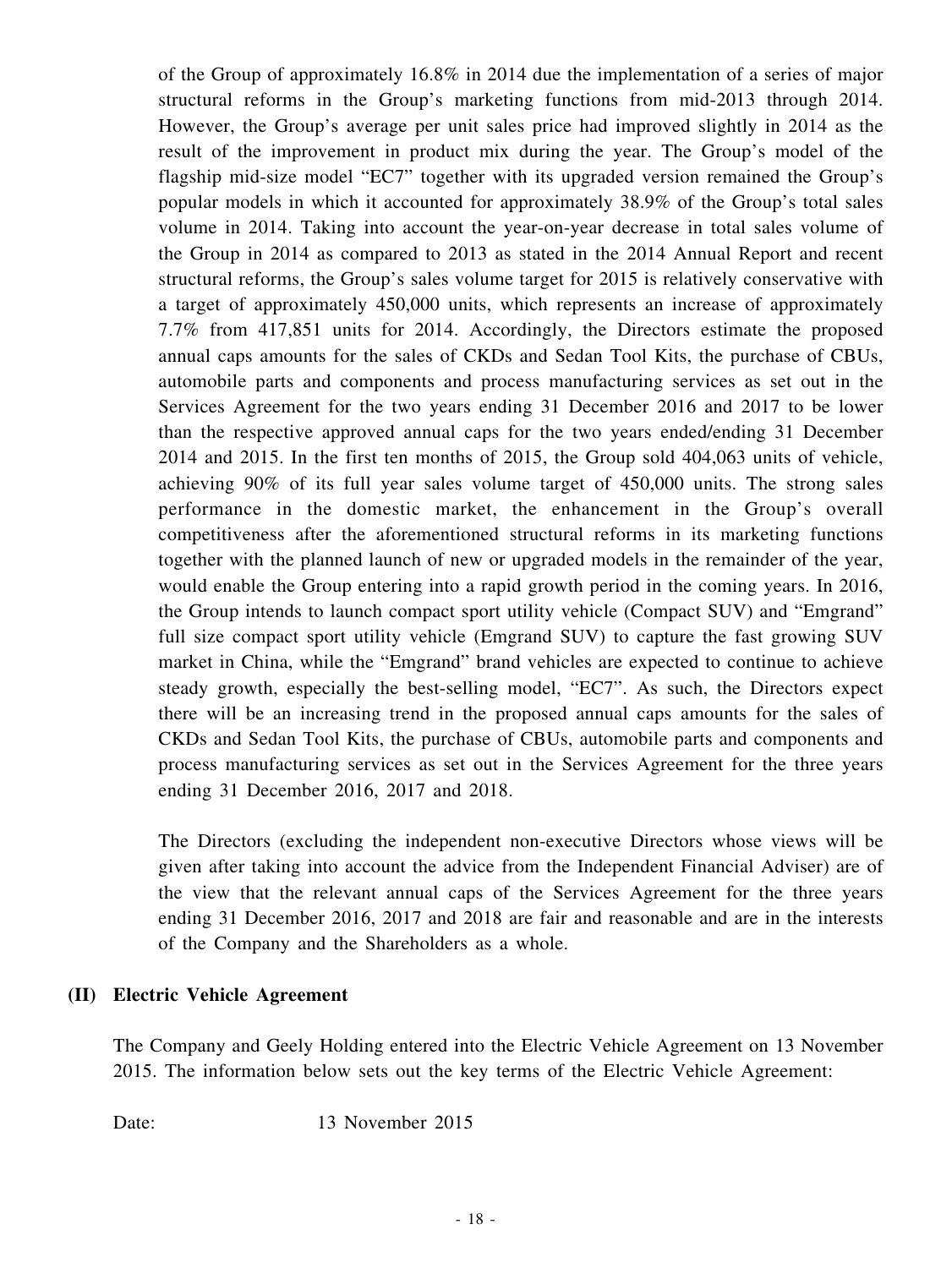| Parties:        | The Company; and<br>Geely Holding                                                                                                                                                                                                                                                                                                                                                                                                                                                                                                                                                                                                                                            |
|-----------------|------------------------------------------------------------------------------------------------------------------------------------------------------------------------------------------------------------------------------------------------------------------------------------------------------------------------------------------------------------------------------------------------------------------------------------------------------------------------------------------------------------------------------------------------------------------------------------------------------------------------------------------------------------------------------|
|                 | Geely Holding is a connected person of the Company for the purpose<br>of the Listing Rules by virtue of the fact that Geely Holding is wholly-<br>owned by Mr. Li and his associate, and Mr. Li is an executive<br>Director and a substantial Shareholder holding approximately 42.88%<br>interest in the issued share capital of the Company as at the date of<br>this announcement.                                                                                                                                                                                                                                                                                        |
| Subject matter: | Pursuant to the Electric Vehicle Agreement, the Group agreed to sell<br>CBUs (Electric Vehicles) to the Geely Holding Group.                                                                                                                                                                                                                                                                                                                                                                                                                                                                                                                                                 |
|                 | The above activity will be conducted in the ordinary and usual course<br>of business of the Company, on normal commercial terms and on<br>terms not less favourable to the Company than terms available to or<br>from (as appropriate) independent third parties to the Company.                                                                                                                                                                                                                                                                                                                                                                                             |
| Pricing basis:  | Pursuant to the Electric Vehicle Agreement, in respect of the sales of<br>CBUs (Electric Vehicles) to the Geely Holding Group from the Group,<br>the selling price of CBUs (Electric Vehicles) will be determined in<br>accordance with the principle of (i) the sales of CBUs (Electric<br>Vehicles) will be conducted on an arm's length basis and on normal<br>commercial terms; and (ii) CBUs (Electric Vehicles) will be sold with<br>reference to the prevailing market price of substantially similar<br>products of the same period and at prices which are not lower than the<br>prices at which the Group offers to other independent third party<br>distributors. |
|                 | The prevailing market price of CBUs (Electric Vehicles) will be<br>determined based on the following:                                                                                                                                                                                                                                                                                                                                                                                                                                                                                                                                                                        |
|                 | the price of the same or similar CBUs (Electric Vehicles)<br>(a)<br>available to other independent third party distributors in the same<br>or near region agreed on normal commercial terms and in the<br>ordinary course of business; or                                                                                                                                                                                                                                                                                                                                                                                                                                    |
|                 | if (a) is not applicable, the price of the same or similar CBUs<br>(b)<br>(Electric Vehicles) available to other independent third party<br>distributors in the PRC agreed on normal commercial terms and<br>in the ordinary course of business.                                                                                                                                                                                                                                                                                                                                                                                                                             |
| Terms:          | From 1 January 2016 to 31 December 2018                                                                                                                                                                                                                                                                                                                                                                                                                                                                                                                                                                                                                                      |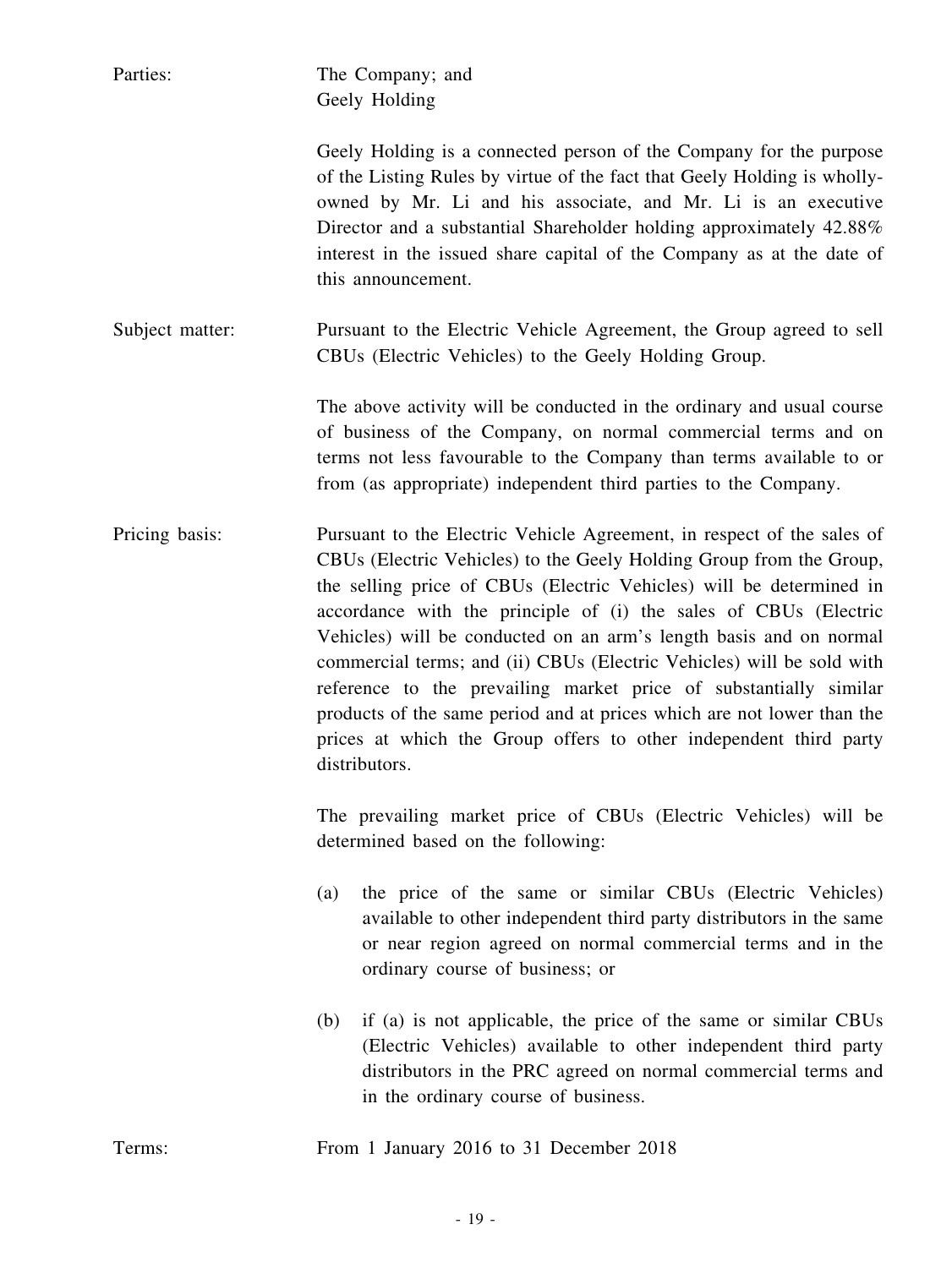#### *Condition precedent for the Electric Vehicle Agreement*

Completion of the Electric Vehicle Agreement is conditional upon the passing of an ordinary resolution by the Independent Shareholders at the EGM to approve the Electric Vehicle Agreement. If the above condition has not been fulfilled on or before 31 December 2015 (or such later date as the parties may agree in writing), the Electric Vehicle Agreement will lapse and all the obligations and liabilities of the parties to the Electric Vehicle Agreement will cease and terminate.

#### *Proposed annual caps*

There are no historical figures as the Group has not sold CBUs (Electric Vehicles) to the Geely Holding Group before. The table below sets out the proposed annual caps for the sale of CBUs (Electric Vehicles) pursuant to the Electric Vehicle Agreement for each of the three years ending 31 December 2016, 2017 and 2018:

|                                  |                                 | Proposed annual caps |                |  |
|----------------------------------|---------------------------------|----------------------|----------------|--|
|                                  | for the year ending 31 December |                      |                |  |
|                                  | 2016                            | 2017                 | 2018           |  |
|                                  | <i>RMB'000</i>                  | <i>RMB'000</i>       | <b>RMB'000</b> |  |
| Sale of CBUs (Electric Vehicles) | 1,000,000                       | 2,000,000            | 4,000,000      |  |

#### *Basis of determination of the proposed annual caps*

The proposed annual caps for the sale of CBUs (Electric Vehicles) by the Group to the Geely Holding Group have been determined by the Directors by reference to (i) the anticipated growth in the units of electric vehicles to be sold based on the sales budget of the Group for the three years ending 31 December 2016, 2017 and 2018; and (ii) the projected selling price per electric vehicle to end customers, which are expected to remain stable for the three years ending 31 December 2016, 2017 and 2018.

The Directors (excluding the independent non-executive Directors whose views will be given after taking into account the advice from the Independent Financial Adviser) are of the view that the relevant annual caps of the Electric Vehicle Agreement for the three years ending 31 December 2016, 2017 and 2018 are fair and reasonable and are in the interests of the Company and the Shareholders as a whole.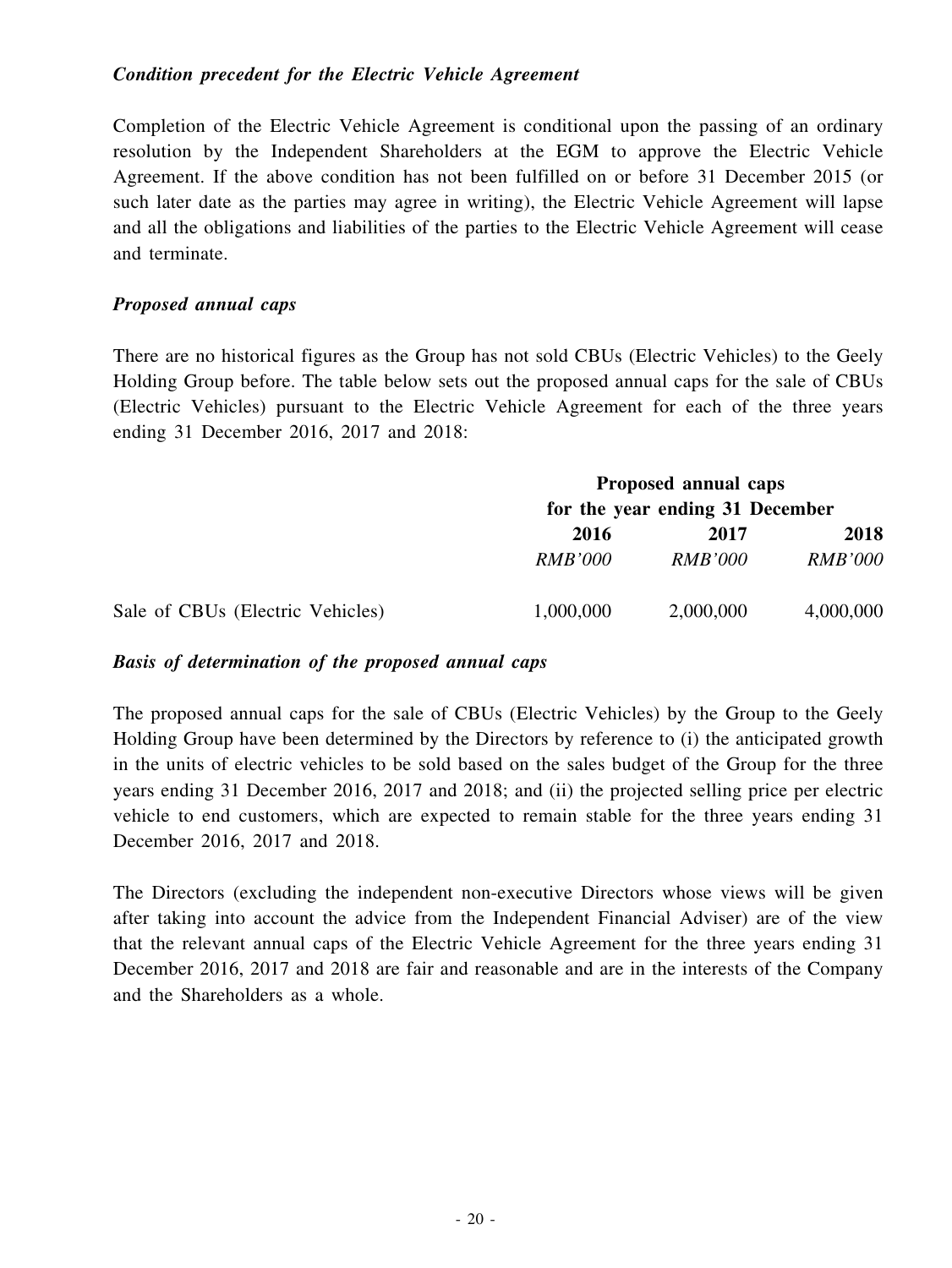#### **(III) Loan Guarantee Agreement**

The Company and Geely Holding entered into the Loan Guarantee Agreement on 13 November 2015 to renew the Existing Loan Guarantee Agreement, which will expire on 31 December 2015. The information below sets out the key terms of the Loan Guarantee Agreement:

| Date:           | 13 November 2015                                                                                                                                                                                                                                                                                                                                                                      |
|-----------------|---------------------------------------------------------------------------------------------------------------------------------------------------------------------------------------------------------------------------------------------------------------------------------------------------------------------------------------------------------------------------------------|
| Parties:        | The Company; and<br>Geely Holding                                                                                                                                                                                                                                                                                                                                                     |
|                 | Geely Holding is a connected person of the Company for the purpose<br>of the Listing Rules by virtue of the fact that Geely Holding is wholly-<br>owned by Mr. Li and his associate, and Mr. Li is an executive<br>Director and a substantial Shareholder holding approximately 42.88%<br>interest in the issued share capital of the Company as at the date of<br>this announcement. |
| Subject matter: | Pursuant to the Loan Guarantee Agreement, the Group agreed to<br>provide guarantees (including the pledge of certain lands, buildings<br>and facilities of the Group) on loans obtained or to be obtained by the<br>Geely Holding Group in relation to the manufacture and research and<br>development of sedans of the Group.                                                        |
|                 | The Geely Holding Group (i) warrants that the loans will only be<br>utilized for sedan manufacturing and research and development<br>activity relating to the Group; (ii) would obtain consent from the<br>Group prior to any drawdown of the loans; and (iii) agrees to provide<br>counter indemnified guarantees on the Guarantees.                                                 |
| Terms:          | From 1 January 2016 or the date of obtaining the Independent<br>Shareholders' approval at the EGM (whichever is later) to 31<br>December 2018.                                                                                                                                                                                                                                        |

# *Condition precedent for the Loan Guarantee Agreement*

Completion of the Loan Guarantee Agreement is conditional upon the passing of an ordinary resolution by the Independent Shareholders at the EGM to approve the Loan Guarantee Agreement. If the above condition has not been fulfilled on or before 31 December 2015 (or such later date as the parties may agree in writing), the Loan Guarantee Agreement will lapse and all the obligations and liabilities of the parties to the Loan Guarantee Agreement will cease and terminate.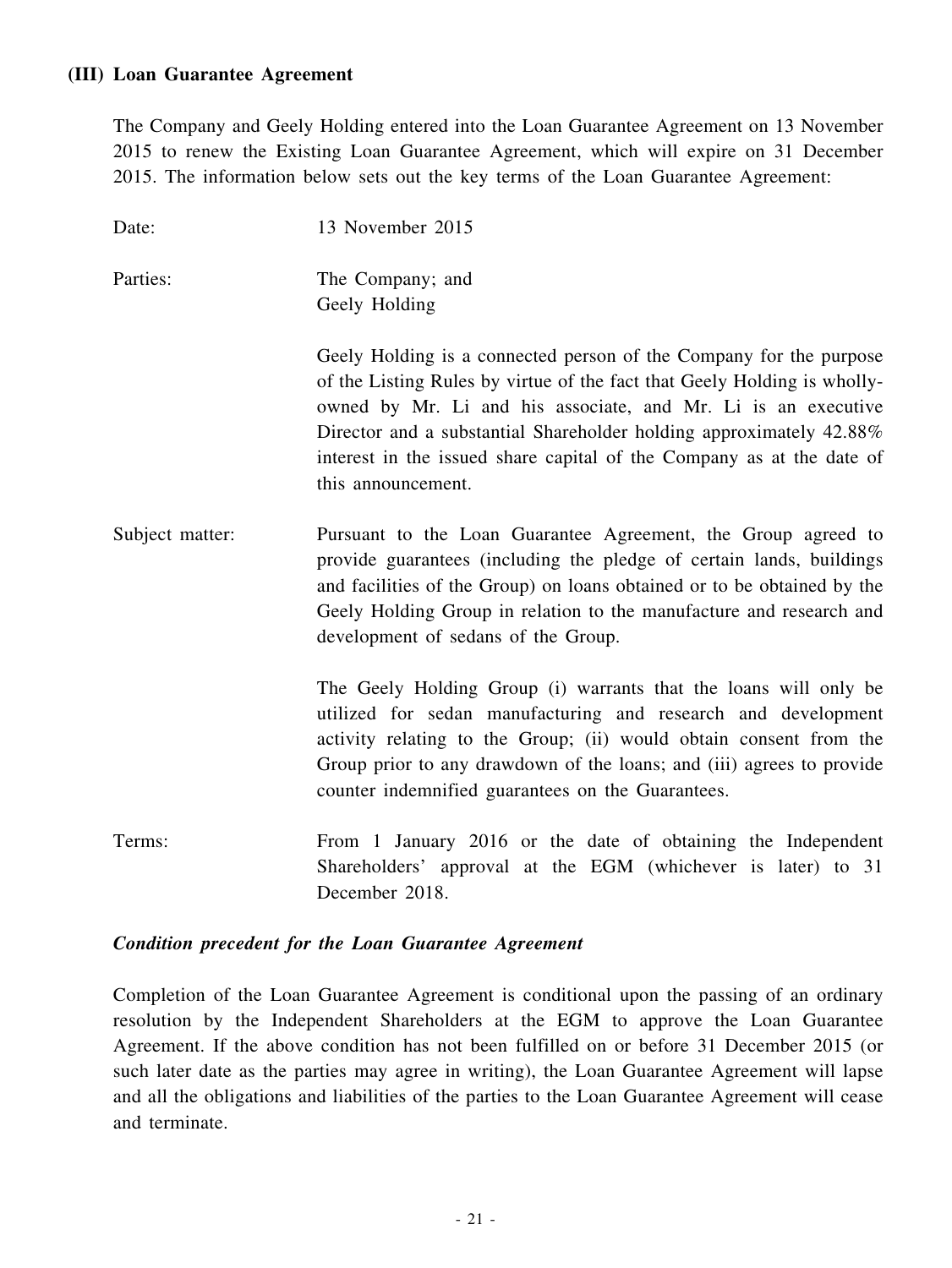#### *Historical transaction amounts and proposed annual caps*

The table below sets out the historical transaction amounts for the year ended 31 December 2014 and the nine months ended 30 September 2015, and the proposed annual caps for the aggregate maximum outstanding guarantee amount to be provided by the Group pursuant to the Loan Guarantee Agreement for each of the three years ending 31 December 2016, 2017 and 2018:

|                                                                   | <b>Historical</b>           | <b>Historical</b> |                      |                |                                 |  |
|-------------------------------------------------------------------|-----------------------------|-------------------|----------------------|----------------|---------------------------------|--|
|                                                                   | transaction                 | transaction       |                      |                |                                 |  |
|                                                                   | amount for                  | amount for        |                      |                |                                 |  |
|                                                                   | the year                    | the nine          |                      |                |                                 |  |
|                                                                   | ended 31<br><b>December</b> | months ended      | Proposed annual caps |                |                                 |  |
|                                                                   |                             | 30 September      |                      |                | for the year ending 31 December |  |
|                                                                   | 2014                        | 2015              | 2016                 | 2017           | 2018                            |  |
|                                                                   | (Audited)                   | (Unaudited)       |                      |                |                                 |  |
|                                                                   | <b>RMB'000</b>              | <b>RMB'000</b>    | <b>RMB'000</b>       | <b>RMB'000</b> | RMB'000                         |  |
| Aggregate maximum outstanding                                     |                             |                   |                      |                |                                 |  |
| guarantee amount                                                  | 340,000                     | 340,000           | 1,500,000            | 1,500,000      | 1,500,000                       |  |
| Approved annual cap amounts for<br>the two financial years ending |                             |                   |                      |                |                                 |  |
| 31 December 2015                                                  | 1,200,000                   | 1,500,000         | N/A                  | N/A            | N/A                             |  |

It is noted in the above table that the highest historical transaction amounts for the year ended 31 December 2014 and for the nine months ended 30 September 2015 were within their annual caps as approved by the then Independent Shareholders at the extraordinary general meeting of the Company held on 24 December 2012.

#### *Basis of determination of the proposed annual caps*

Similar to the reasons for entering into the Existing Loan Guarantee Agreement, the Directors consider that in order to tap into the increasing demand for the Company's sedans, funding resources have to be committed to research and development activities, which include new car model design, development of new engine, electronic and electric auto-related components, etc. of the Group. The Geely Holding Group currently provides a good gateway for the Company to obtain loans at cheaper finance costs for sedan manufacturing and research and development activity through its long-term relationships with certain PRC banks. Security including the pledge of certain lands, buildings and facilities of the Group are required by these banks.

The proposed annual caps for the Group's guarantees were determined by reference to the loans to be obtained by the Geely Holding Group starting from the effective date of the Loan Guarantee Agreement in relation to the sedan manufacturing and research and development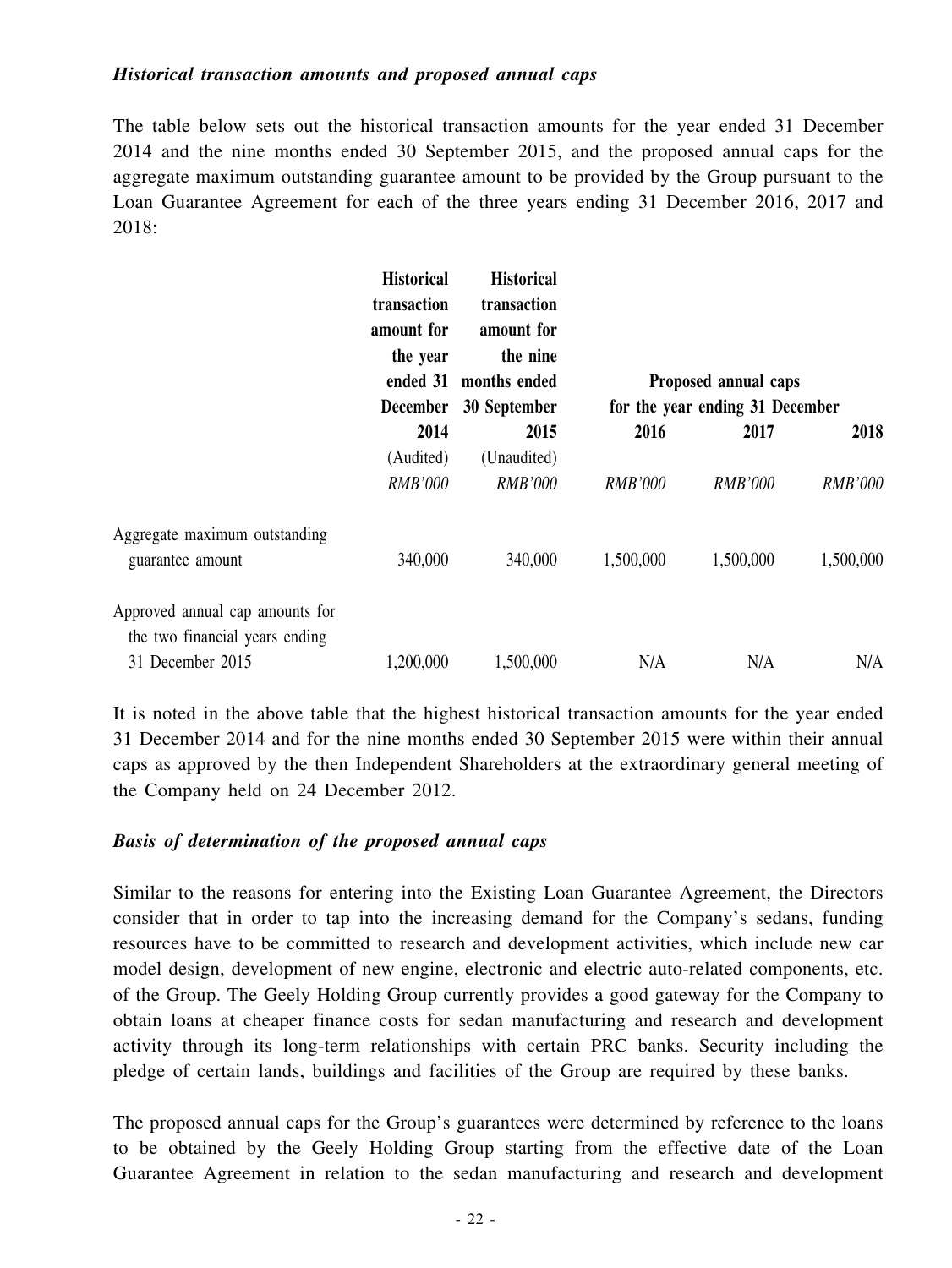activity relating to the Group. As advised by the Geely Holding Group, the Geely Holding Group has already discussed with certain PRC banks and they have made preliminary plans with regard to financing needs of the Group and cost of financing for the year ending 31 December 2016. The proposed annual caps for the three years ending 31 December 2016, 2017 and 2018 are identical to the approved annual caps for the year ending 31 December 2015.

The historical transaction amounts for the year ended 31 December 2014 and for the nine months ended 30 September 2015 were relatively low as compared to the approved annual cap amounts because during the aforesaid period, certain PRC banks were not able to offer loans with desirable terms to the Geely Holding Group and hence, low percentages of the approved annual caps under the Existing Loan Guarantee Agreement were utilised. Furthermore, as a result of the People's Bank of China recently lowering benchmark interest rates in the PRC, it is anticipated that the Geely Holding Group will be able to obtain loans with more desirable terms during the three years ending 31 December 2016, 2017 and 2018 as compared to the two years ended/ending 31 December 2014 and 2015.

Given that (i) the Guarantees will be counter indemnified by the Geely Holding Group; (ii) the Geely Holding Group would need to obtain consent from the Group prior to any drawdown of the loans; and (iii) the Group is the ultimate borrower of the loans for the manufacture and research and development of sedans, the Directors (excluding the independent non-executive Directors whose views will be given after taking into account the advice from the Independent Financial Adviser) are of the view that the terms of the Loan Guarantee Agreement, including its annual caps, are fair and reasonable and are in the interests of the Company and the Shareholders as a whole.

## **INTERNAL CONTROL MEASURES IN RELATION TO PRICING**

In order to ensure that the aforesaid pricing bases for all agreements are adhered to, the Company will adopt the following internal control measures:

## **IT Services Agreement and Business Travel Services Agreement**

The Group will obtain quotations from various independent service providers comparable with the Geely Holding Group in terms of quality of services on an annual basis. The Group will then compare the prices offered by the Geely Holding Group with those quoted by these independent service providers to ensure that the fees payable by the Group to the Geely Holding Group are no less favourable than the prices provided by such independent service providers.

The Group will also obtain from the Geely Holding Group a list of all comparable transactions entered into between the Geely Holding Group and independent third parties. The Group will then compare the prices of similar services offered by the Geely Holding Group to independent third parties to ensure that the fees payable by the Group to the Geely Holding Group are no less favourable than the prices offered by the Geely Holding Group to independent third parties.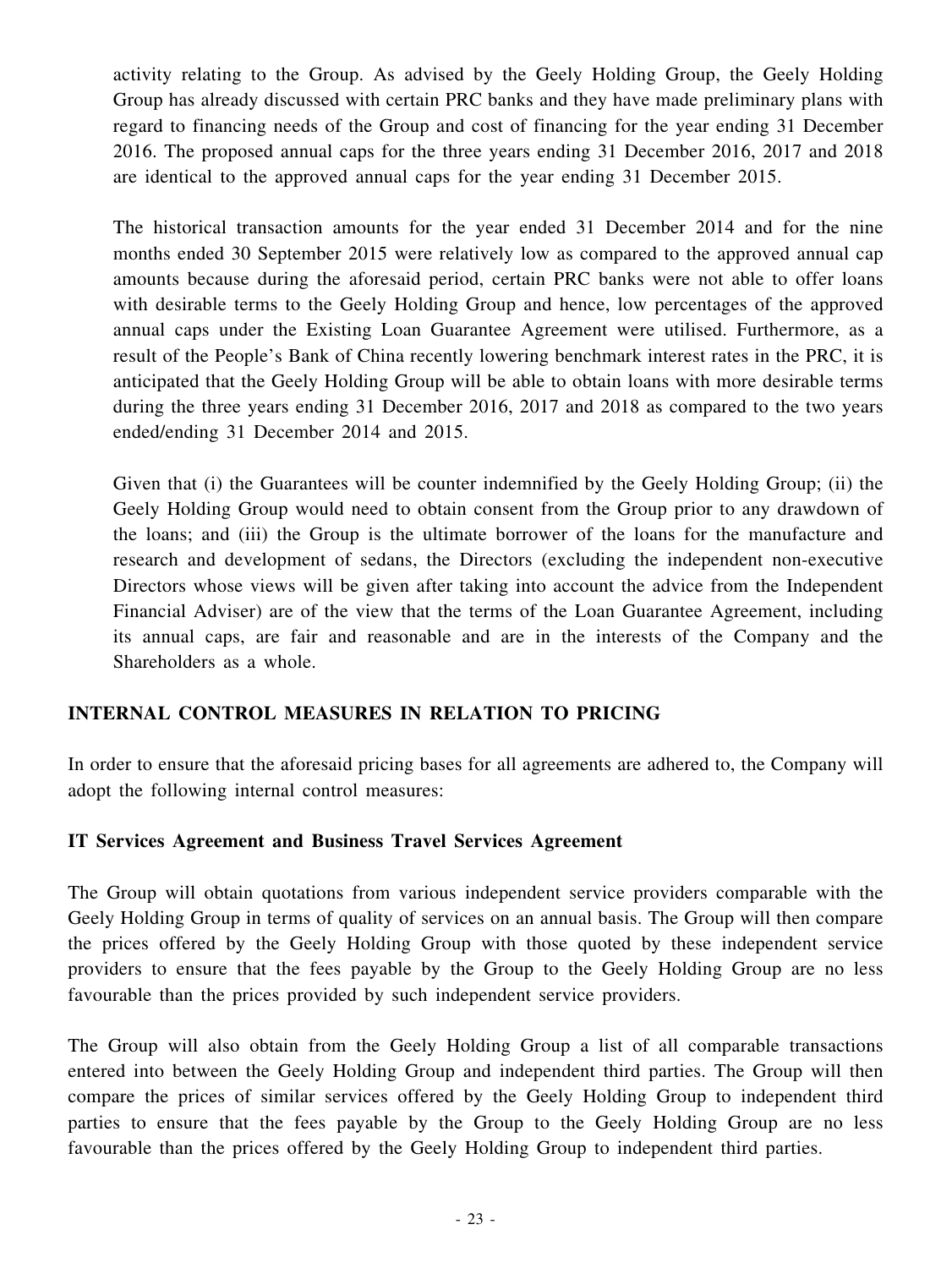#### **Supplemental CBU Agreement**

The Group will regularly monitor the expected selling price of sedans and relevant cost items, which include mainly distribution costs, to ensure the fairness of the selling price of CBUs. Moreover, the transactions contemplated under the Existing CBU Agreement and the Supplemental CBU Agreement will be supervised and monitored by the Group's general managers in charge to ensure both agreements are conducted on normal commercial terms and will not be prejudicial to the interests of the Company and its Independent Shareholders as a whole.

#### **Services Agreement**

## *(i) Sales of CKDs and Sedan Tool Kits from the Group to the Geely Holding Group*

For the sale of CKDs and Sedan Tool Kits by the Group, the Group will regularly monitor the expected selling price of sedans and relevant cost items, which include mainly distribution costs, cost of Sedan Tool Kits, the PRC taxes (which comprise mainly the consumption taxes), and costs of other necessary and reasonable expenses to ensure that the selling price of CKDs and Sedan Tool Kits are determined correctly. The Group and the Geely Holding Group will regularly negotiate the terms of such transactions to ensure that prices are fair and reasonable, and properly reflect the level of costs incurred by both parties in such transactions.

# *(ii) Sales of CBUs, automobile parts and components; and provision of process manufacturing services from the Geely Holding Group to the Group*

For the purchase of CBUs by the Group, the Group will regularly keep track of the expected selling price of sedans and relevant cost items, which include mainly distribution costs, to ensure the fairness of the purchase price of CBUs. For the purchase of automobile parts and components by the Group, and the provision of process manufacturing services from the Geely Holding Group to the Group, the Group and the Geely Holding Group will regularly negotiate the terms of such transactions to ensure that prices are fair and reasonable, and properly reflect the level of costs incurred by both parties in such transactions.

#### **Electric Vehicle Agreement**

The Group will regularly monitor the expected selling price of electric vehicles and relevant cost items, which include mainly distribution costs, to ensure the fairness of the selling price of CBUs (Electric Vehicles). Moreover, the transactions contemplated under the Electric Vehicle Agreement will be supervised and monitored by the Group's general managers in charge to ensure both agreements are conducted on normal commercial terms and will not be prejudicial to the interests of the Company and its Independent Shareholders as a whole.

In relation to the aforesaid internal control measures for all agreements, the internal audit department of the Group will regularly conduct assessment on the internal control measures for all continuing connected transactions to ensure such internal control measures have been adhered to and are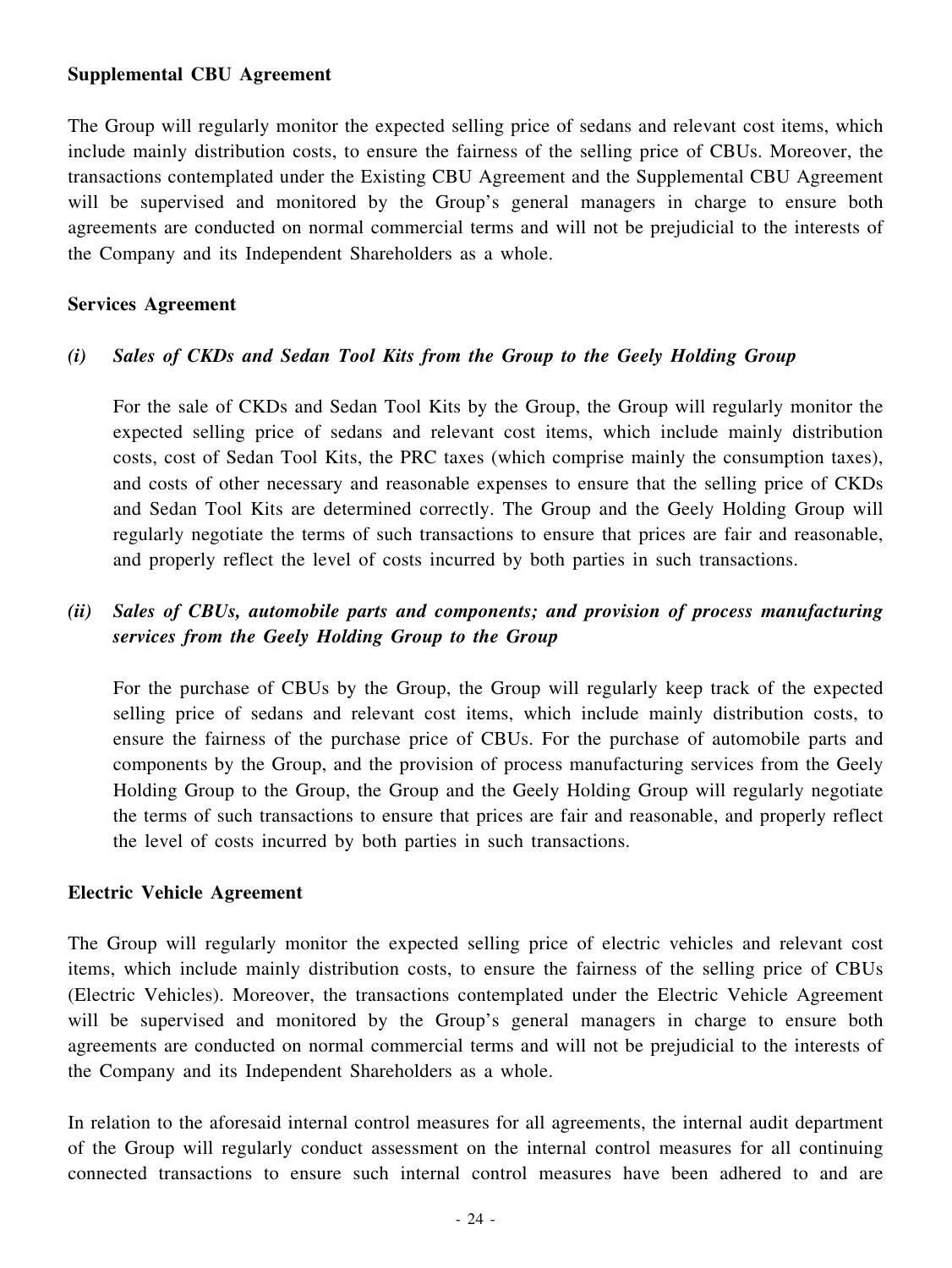effective. The independent non-executive Directors will also conduct review on all continuing connected transactions every year and confirm that the transactions have been entered into in the ordinary and usual course of business of the Group; on normal commercial terms or better; and according to the agreements governing them on terms that are fair and reasonable and in the interests of the Shareholders as a whole. The Company also engages its independent auditors to report on all continuing connected transactions every year. The independent auditors review and confirm whether all continuing connected transactions have been approved by the Board; were in accordance with the pricing policies of the relevant agreement governing the transactions; and have not exceeded the relevant annual caps.

The Board considers the results from the above reviews and takes action to further strengthen the internal control measures on all continuing connected transactions of the Group if necessary.

# **INFORMATION ON THE PARTIES**

The Group is principally engaged in the research and development, manufacturing and trading of automobiles, automobile parts and related automobile components, and investment holding.

Geely Holding and its subsidiaries are principally engaged in the sales of automobiles and related parts and components wholesale and retail businesses.

# **REASONS FOR AND BENEFITS OF ENTERING INTO THE CONTINUING CONNECTED TRANSACTIONS**

## **IT Services Agreement**

Pursuant to the IT Services Agreement, the Geely Holding Group will provide IT services to the Group in accordance with the requirements of the Group's operations. The Directors (including the independent non-executive Directors) consider that the continuing connected transactions contemplated under the IT Services Agreement are beneficial to the Group as the Geely Holding Group are able to provide IT services to the Group on more competitive terms than independent third party IT service providers.

#### **Business Travel Services Agreement**

Pursuant to the Business Travel Services Agreement, the Geely Holding Group will provide business travel services to the Group, which include assisting the Group to purchase airline tickets for business travel and provide other related business travel services. The Directors (including the independent non-executive Directors) consider that the continuing connected transactions contemplated under the Business Travel Services Agreement are beneficial to the Group as the Geely Holding Group are able to provide airline ticketing services to the Group on more competitive terms than independent third party airline ticketing service providers by charging lower service fees.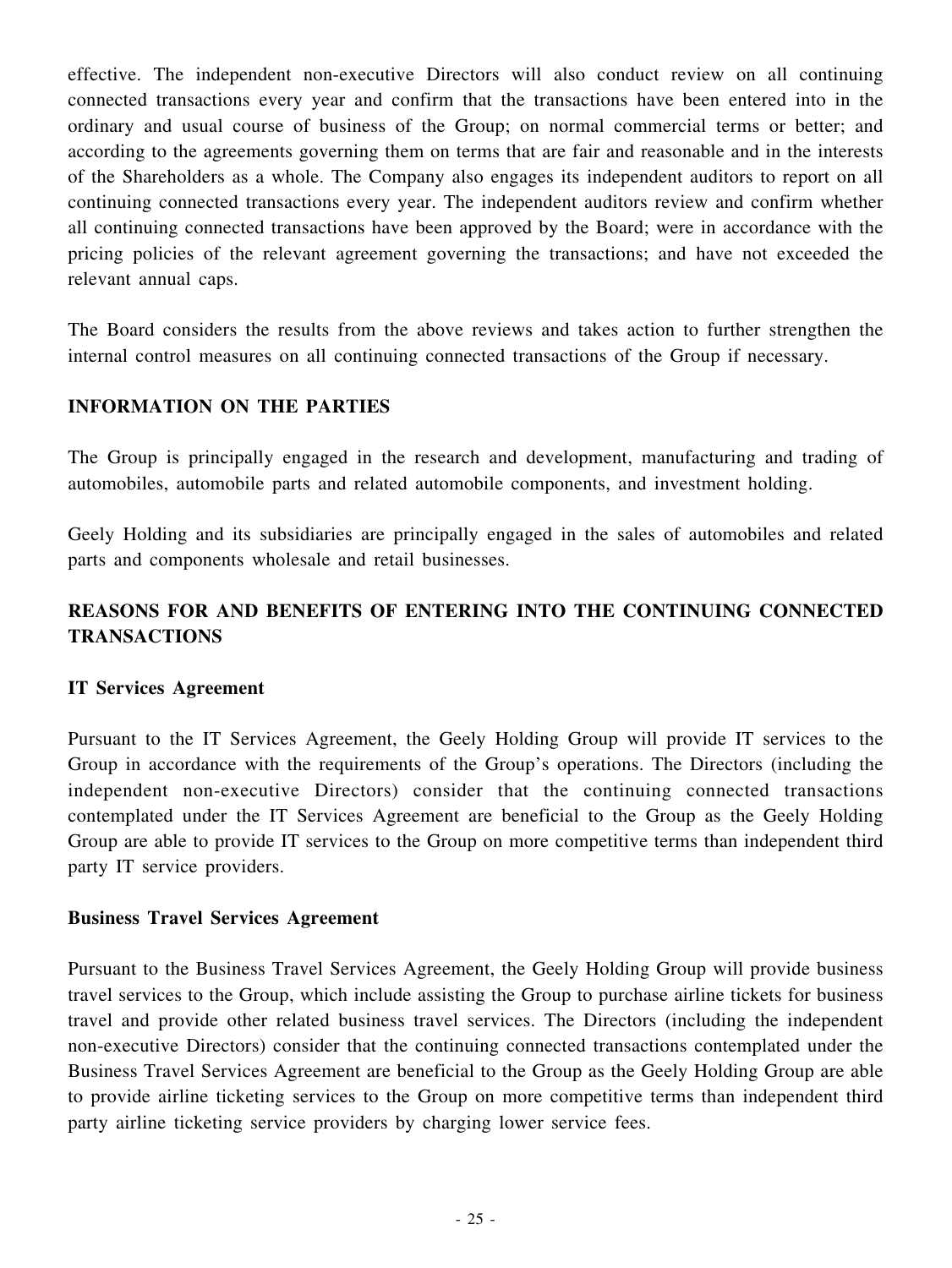#### **Supplemental CBU Agreement**

As the Directors anticipate that there will be growth in sales of the Group's automobiles due to an increase in sales of existing models and the launch of new models in the coming years, and that the original annual caps under the Existing CBU Agreement for the two years ending 31 December 2016 and 2017 of approximately RMB245.3 million and RMB266.3 million will not be sufficient to meet such growth in sales, the Directors have decided to enter into the Supplemental CBU Agreement to revise upwards the original annual caps under the Existing CBU Agreement for the two years ending 31 December 2016 and 2017.

## **Services Agreement**

# (i) Sales of CKDs and Sedan Tool Kits from the Group to the Geely Holding Group and Sales of *CBUs from the Geely Holding Group to the Group:*

The Geely Holding Group performs final assembly on the CKDs and the Sedan Tool Kits and facilitates payment of the PRC consumption tax. After performing final assembly, the Geely Holding Group sells CBUs back to the Group's sales companies for distribution to end customers. As the Group is not in possession of the automobile catalogue issued by the National Development Reform Commission (NDRC) in the PRC, which is required to facilitate payment of the PRC consumption tax, the Directors (including the independent non-executive Directors) consider that the continuing connected transactions contemplated under the Services Agreement will ensure smooth operation of the Group, as the services of the Geely Holding Group would help facilitate payment of the PRC consumption tax.

## *(ii) Sales of automobile parts and components from the Geely Holding Group to the Group:*

The Directors (including the independent non-executive Directors) consider that the continuing connected transactions contemplated under the Services Agreement are beneficially to the Group as the Geely Holding Group has long-term relationships with suppliers of these automobile parts and components. Procurement of the automobile parts and components through the Geely Holding Group would enable a stable source of raw materials at a competitive cost to the Group.

## *(iii) Provision of process manufacturing services from the Geely Holding Group to the Group:*

Certain imported molding equipment are required for the manufacturing of sedans by the Group. Only certain subsidiaries of the Geely Holding Group have the right to import these molding equipment required by the Group, the Directors (including the independent non-executive Directors) consider that the above continuing connected transactions contemplated under the Services Agreement are beneficial to the Group.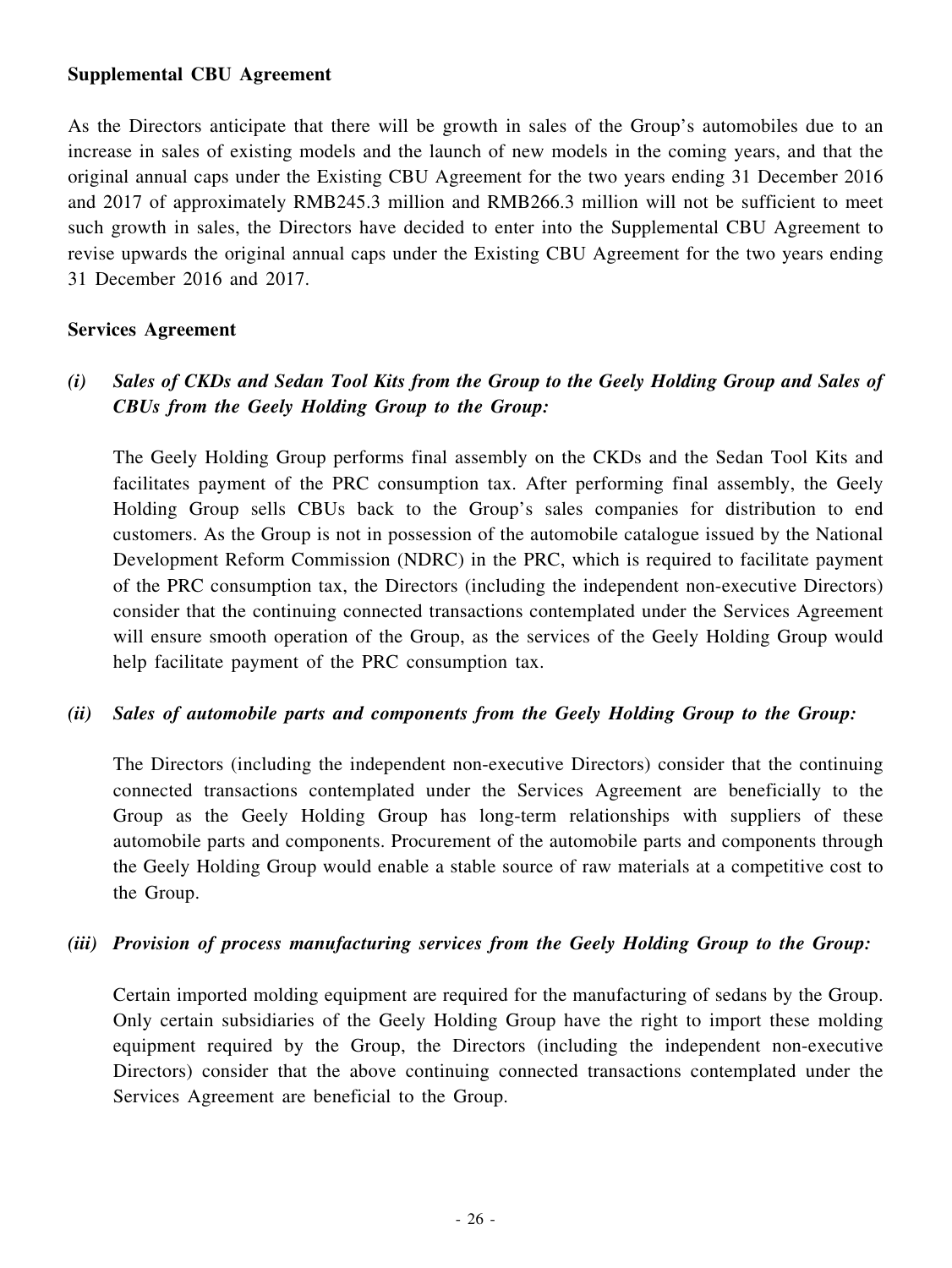#### **Electric Vehicle Agreement**

With the increasing public awareness of environmental protection and the PRC government policy relating to saving fuel and reducing vehicle emission, major vehicles manufacturers are actively developing and promoting electric vehicles and hybrid vehicles. The Board has long recognised the development potential in the electric vehicles market in the PRC, and hence, the Group starts to commence production of electric version of the "EC7" model in 2015. With the electric version of the "EC7" model being launched to the mass market in 2016 in the PRC, it is anticipated that the Group will be selling these electric vehicles through the Geely Holding Group as only certain subsidiaries of the Geely Holding Group are eligible to obtain the PRC government grants for the sale of electric vehicles. As such, the sale of CBUs (Electric Vehicles) from the Group to the Geely Holding Group under the Electric Vehicle Agreement will facilitate the Group's sale of electric vehicles in the PRC. The Directors (excluding the independent non-executive Directors whose views will be given after taking into account the advice from the Independent Financial Adviser) consider that the above continuing connected transactions contemplated under the Electric Vehicle Agreement are beneficial to the Group as it would ensure a stable demand for the Company's products.

#### **Loan Guarantee Agreement**

In view of the long-term relationships with certain PRC banks, the Geely Holding Group is in a better position to obtain relatively larger loans on behalf of the Group at cheaper finance costs for sedan manufacturing and research and development activities relating to the Group's operations. Given that the Geely Holding Group (i) warrants that the loans will only be utilized for sedan manufacturing and research and development activity relating to the Group; (ii) would obtain consent from the Group prior to any drawdown of the loans; and (iii) the Group is the ultimate borrower of the loans for the manufacture and research and development of sedans, the Directors (excluding the independent nonexecutive Directors whose views will be given after taking into account the advice from the Independent Financial Adviser) consider that the Guarantees will continue to enhance the Group's future development and growth.

# **LISTING RULES IMPLICATIONS**

Geely Holding is a connected person of the Company for the purpose of the Listing Rules by virtue of the fact that Geely Holding is an associate of Mr. Li, who is an executive Director and a substantial Shareholder holding approximately 42.88% interest in the issued share capital of the Company as at the date of this announcement.

Accordingly, each of the IT Services Agreement, the Business Travel Services Agreement, the Supplemental CBU Agreement, the Services Agreement, the Electric Vehicle Agreement and the Loan Guarantee Agreement constitutes continuing connected transactions for the Company pursuant to Rule 14A.31 of the Listing Rules.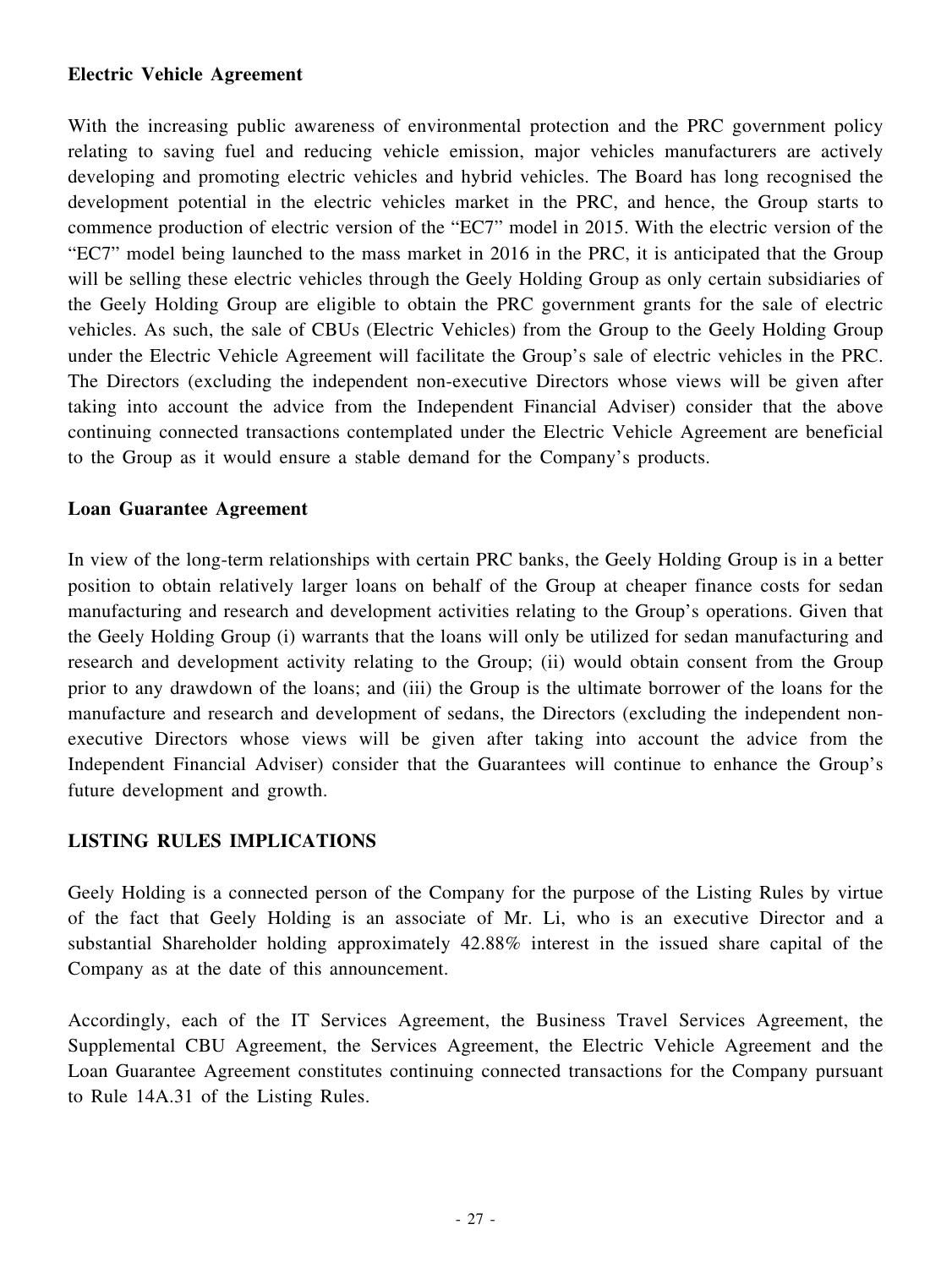As the applicable percentage ratios of the proposed annual caps for the three years ending 31 December 2018 for the transactions contemplated under each of the Exempted Continuing Connected Transactions are less than 5% on an annual basis, the Exempted Continuing Connected Transactions are subject to the reporting, annual review, announcement requirements, but are exempt from Independent Shareholders' approval requirements under Chapter 14A of the Listing Rules.

As the applicable percentage ratios of the proposed annual caps for the three years ending 31 December 2018 for the transactions contemplated under each of the Non-exempted Continuing Connected Transactions are expected to be higher than 5% on an annual basis, the Non-exempted Continuing Connected Transactions are subject to the reporting, annual review, announcement and Independent Shareholders' approval requirements under Chapter 14A of the Listing Rules. As certain applicable percentage ratios of the proposed annual caps for the three years ending 31 December 2018 for the transactions contemplated under the Loan Guarantee Agreement exceed 5% but less than 25% on an annual basis, the transaction under the Loan Guarantee Agreement also constitutes a discloseable transaction of the Company under Chapter 14 of the Listing Rules.

Mr. Li, Mr. Yang Jian and Mr. An Cong Hui, each an executive Director, are considered to have material interests in the Exempted Continuing Connected Transactions and the Non-exempted Continuing Connected Transactions by virtue of their interests and/or directorship in Geely Holding. As a result, Mr. Li, Mr. Yang Jian and Mr. An Cong Hui have abstained from voting on the Board resolutions for approving the transactions contemplated under the IT Services Agreement, the Business Travel Services Agreement, the Supplemental CBU Agreement, the Services Agreement, the Electric Vehicle Agreement and the Loan Guarantee Agreement and the adoption of the relevant annual caps.

Mr. Li and his associates together holding 3,774,299,000 Shares (representing approximately 42.88%) of the issued share capital of the Company), Mr. Yang Jian and his associates together holding 14,475,000 Shares (representing approximately 0.16% of the issued share capital of the Company) and Mr. An Cong Hui and his associates together holding 15,380,000 Shares (representing approximately 0.17% of the issued share capital of the Company) as at the date of this announcement, will all abstain from voting on the resolutions be proposed at the EGM to approve the Non-exempted Continuing Connected Transactions (including the relevant annual caps).

An Independent Board Committee has been established to advise the Independent Shareholders on whether or not the Non-exempted Continuing Connected Transactions (and the relevant annual caps) are fair and reasonable and in the interests of the Company and the Independent Shareholders. Quam Capital Limited has been appointed as the independent financial adviser to advise the Independent Board Committee and the Independent Shareholders on the terms and conditions of the Non-exempted Continuing Connected Transactions (and the relevant annual caps).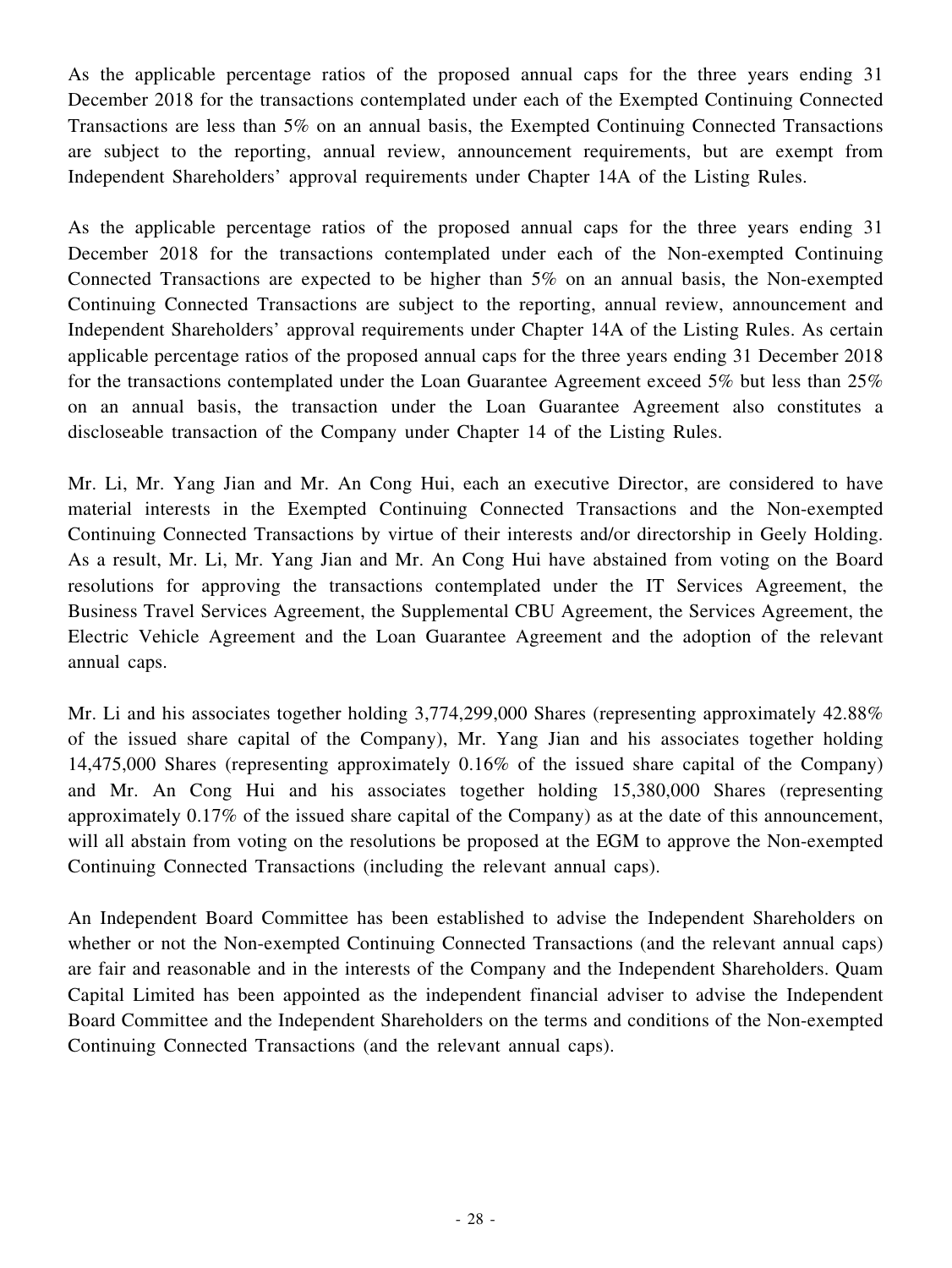# **GENERAL**

A circular containing, *inter alia*, (a) further information about the Non-exempted Continuing Connected Transactions; (b) the letter of advice from Quam Capital Limited to the Independent Board Committee and the Independent Shareholders; (c) the recommendation from the Independent Board Committee; and (d) a notice of the EGM will be despatched to the Shareholders on or about 4 December 2015.

# **DEFINITIONS**

In this announcement, the following expressions have the meanings set out below unless the context requires otherwise:

| "associates"                             | has the meaning ascribed to it in the Listing Rules                                                                                                                                                                                                                                     |
|------------------------------------------|-----------------------------------------------------------------------------------------------------------------------------------------------------------------------------------------------------------------------------------------------------------------------------------------|
| "Board"                                  | the board of Directors                                                                                                                                                                                                                                                                  |
| "Business Travel Services"<br>Agreement" | the master agreement dated 13 November 2015 entered into<br>between the Company and Geely Holding as referred to under the<br>subsection headed "(II) Business Travel Services Agreement" of the<br>section headed "Exempted Continuing Connected Transactions" of<br>this announcement |
| "CBU"                                    | Complete Buildup Unit (整車), a complete vehicle after the final<br>assembly                                                                                                                                                                                                              |
| "CBU (Electric Vehicle)"                 | Complete Buildup Unit for electric vehicle (電動整車), a complete<br>electric vehicle after the final assembly                                                                                                                                                                              |
| " $CKD(s)$ "                             | Complete Knock Down Kit(s) or $CKD(s)$ (整車成套件), a complete<br>kit needed to assemble a vehicle                                                                                                                                                                                          |
| "Company"                                | Geely Automobile Holdings Limited, a company incorporated in<br>the Cayman Islands with limited liability whose shares are listed on<br>the main board of the Stock Exchange                                                                                                            |
| "Director(s)"                            | the director(s) of the Company                                                                                                                                                                                                                                                          |
| "EGM"                                    | an extraordinary general meeting of the Company to be convened to<br>approve the Non-exempted Continuing Connected Transactions<br>(including the relevant annual caps)                                                                                                                 |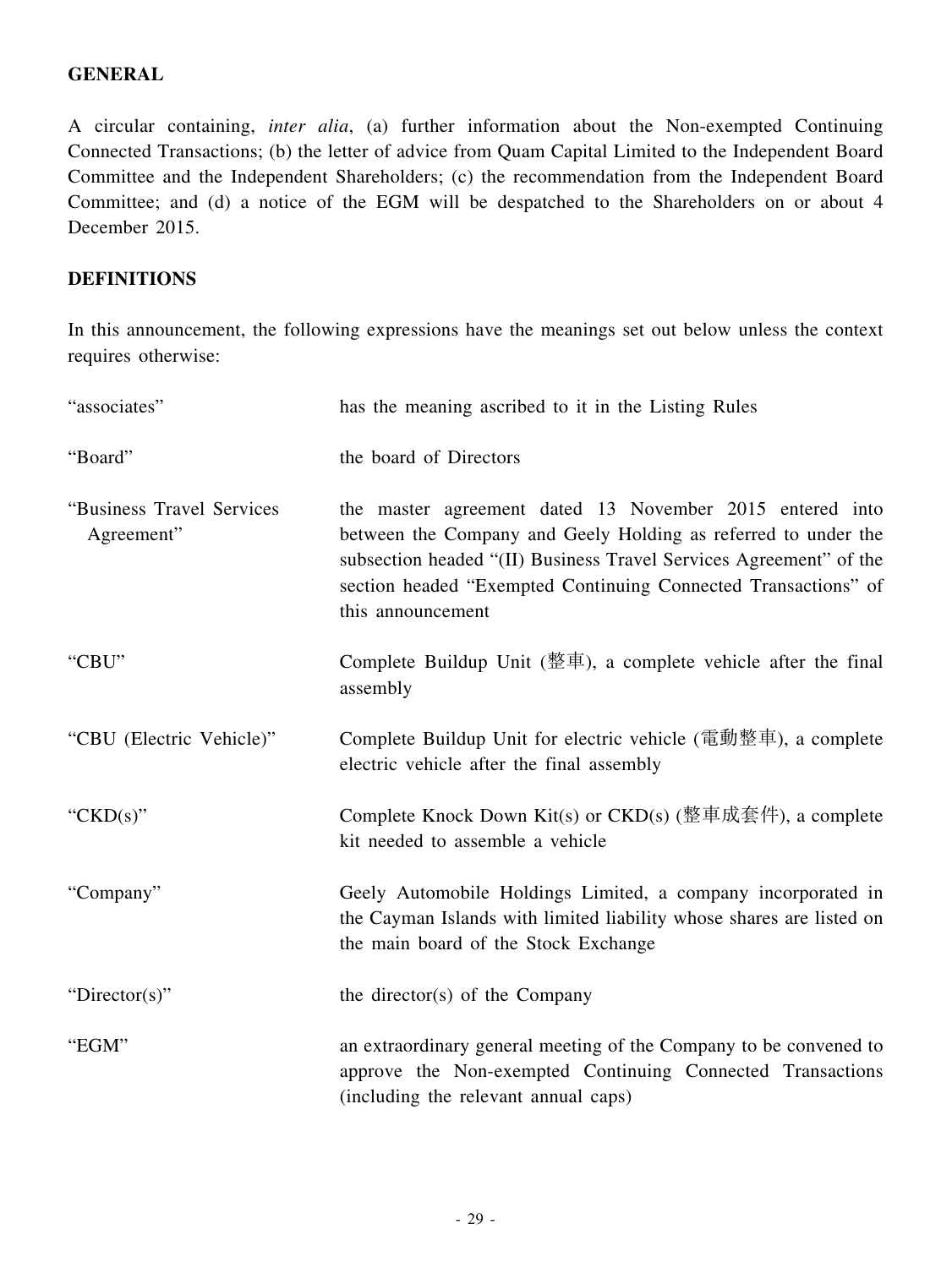- "Electric Vehicle Agreement" the master agreement dated 13 November 2015 entered into between the Company and Geely Holding as referred to under the subsection headed "(II) Electric Vehicle Agreement" of the section headed "Non-exempted Continuing Connected Transactions" of this announcement
- "Existing CBU Agreement" the master agreement dated 12 December 2014 entered into between the Company and Geely Holding pursuant to which the Group agreed to sell CBUs to the Geely Holding Group, details of which are disclosed in the Company's announcement dated 12 December 2014
- "Existing Loan Guarantee Agreement" the master agreement dated 16 November 2012 entered into between the Company and Geely Holding pursuant to which the Group agreed to provide guarantees on loans obtained or to be obtained by the Geely Holding Group, details of which are contained in the Company's announcement dated 16 November 2012 and the Company's circular dated 6 December 2012
- "Geely Holding" 浙江吉利控股集團有限公司 (Zhejiang Geely Holding Group Company Limited), a private limited liability company incorporated in Zhejiang Province, the PRC, and is owned as to 90% by Mr. Li and as to 10% by Mr. Li Xing Xing, the son of Mr. Li, respectively
- "Geely Holding Group" Geely Holding and its subsidiaries
- "Guarantees" guarantees to be provided by the Group on loans obtained or to be obtained by the Geely Holding Group pursuant to the Loan Guarantee Agreement
- "HK\$" Hong Kong dollars, the lawful currency of Hong Kong
- "Hong Kong" the Hong Kong Special Administrative Region of the PRC
- "Independent Board Committee" the independent committee of the Board, comprising only the independent non-executive Directors, namely Mr. Lee Cheuk Yin, Dannis, Mr. Yeung Sau Hung, Alex, Mr. Fu Wu Yu, Mr. An Qing Heng and Mr. Wang Yang, established for the purpose of advising the Independent Shareholders on the Non-exempted Continuing Connected Transactions (including the relevant annual caps)
- "Independent Shareholders" Shareholder(s) other than Mr. Li and his associates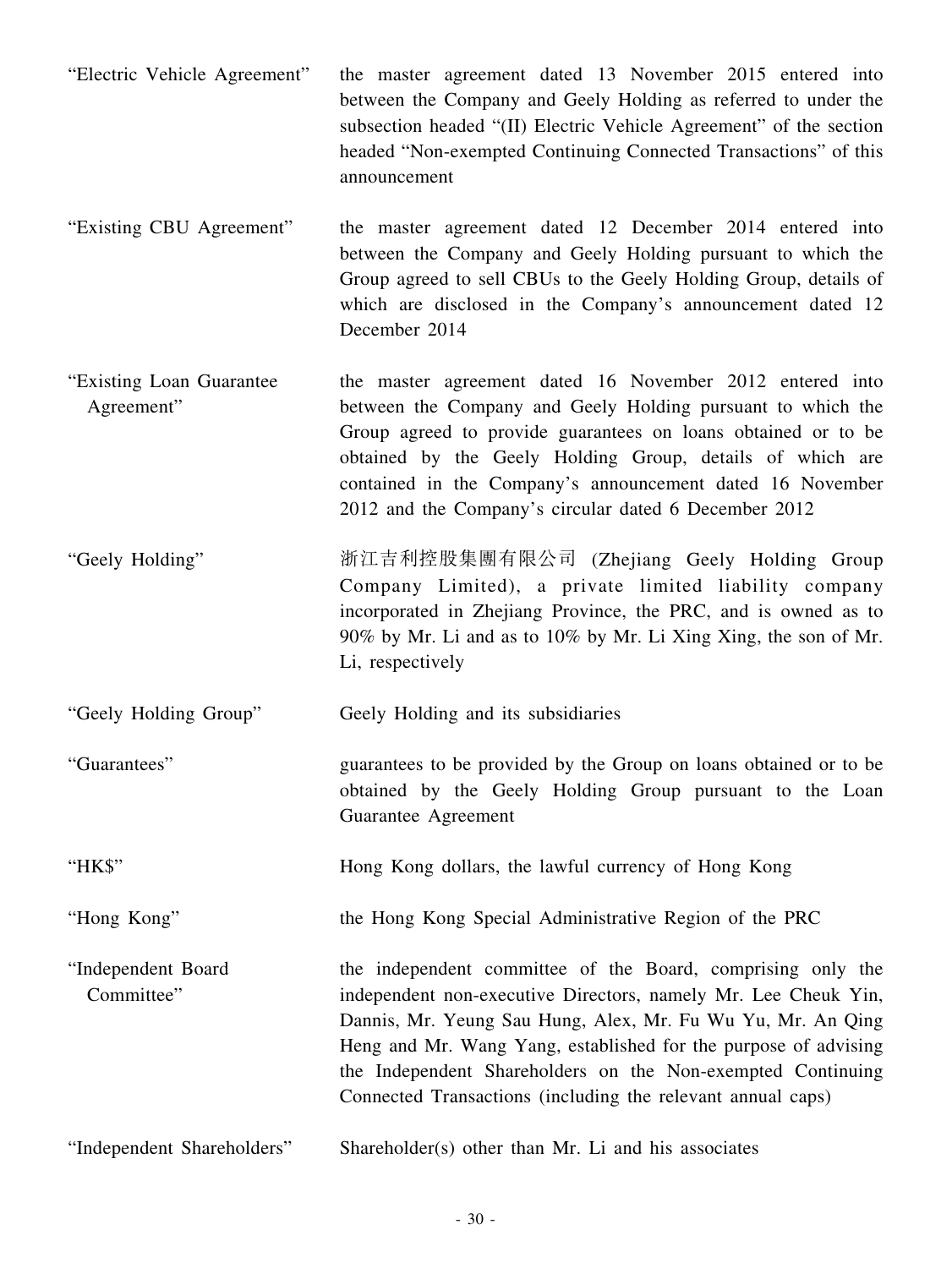- "IT Services Agreement" the master agreement dated 13 November 2015 entered into between the Company and Geely Holding as referred to under the subsection headed "(I) IT Services Agreement" of the section headed "Exempted Continuing Connected Transactions" of this announcement
- "Listing Rules" the Rules Governing the Listing of Securities on the Stock Exchange
- "Loan Guarantee Agreement" the master agreement dated 13 November 2015 entered into between the Company and Geely Holding as referred to under the subsection headed "(III) Loan Guarantee Agreement" of the section headed "Non-exempted Continuing Connected Transactions" of this announcement
- "Mr. Li" Mr. Li Shu Fu, an executive Director and a substantial Shareholder holding 42.88% interest in the issued share capital of the Company as at the date of this announcement
- "PRC" the People's Republic of China (for the purpose of this announcement, excluding Hong Kong, Macau Special Administrative Region and Taiwan)
- "Quam Capital Limited" or "Independent Financial Adviser" Quam Capital Limited, a licensed corporation to carry out Type 6 regulated activity (advising on corporate finance) under the Securities and Futures Ordinance in Hong Kong
- "RMB" Renminbi, the lawful currency of the PRC
- "Sedan Tool Kit(s)" a tool kit(s) for subsequent basic repairs and maintenance of the sedan
- "Services Agreement" the master agreement dated 27 November 2009 entered into between the Company and Geely Holding as referred to under the subsection headed "(I) Services Agreement" of the section headed "Non-exempted Continuing Connected Transactions" of this announcement
- "Shareholders" holders of shares of the Company